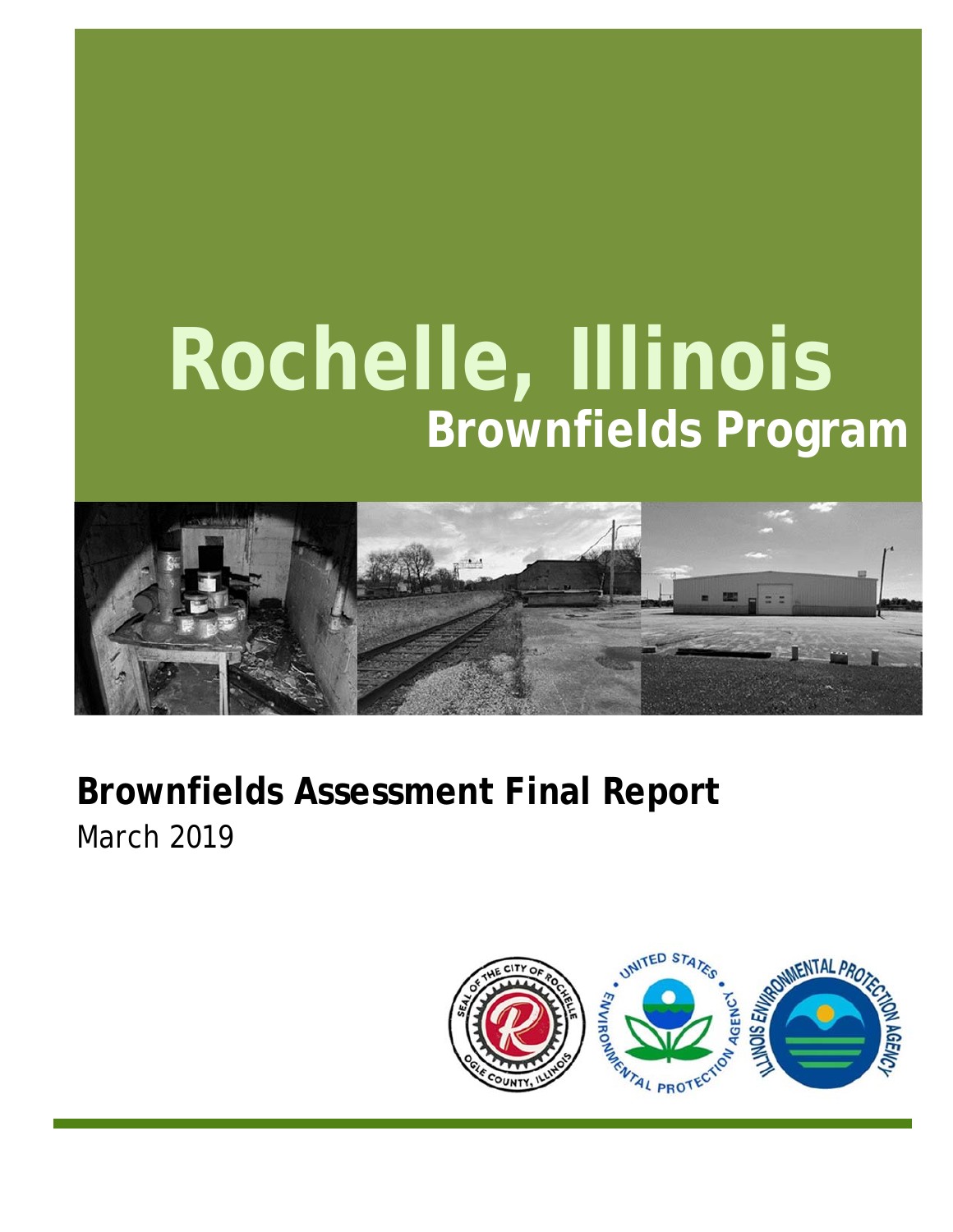### **Project Partners**

**City of Rochelle, Illinois United States Environmental Protection Agency Illinois Environmental Protection Agency** 

*This report was developed through funding from the United States Environmental Protection Agency's Brownfields Assessment Grant Program under Cooperative Agreement #BF-00E01351.* 

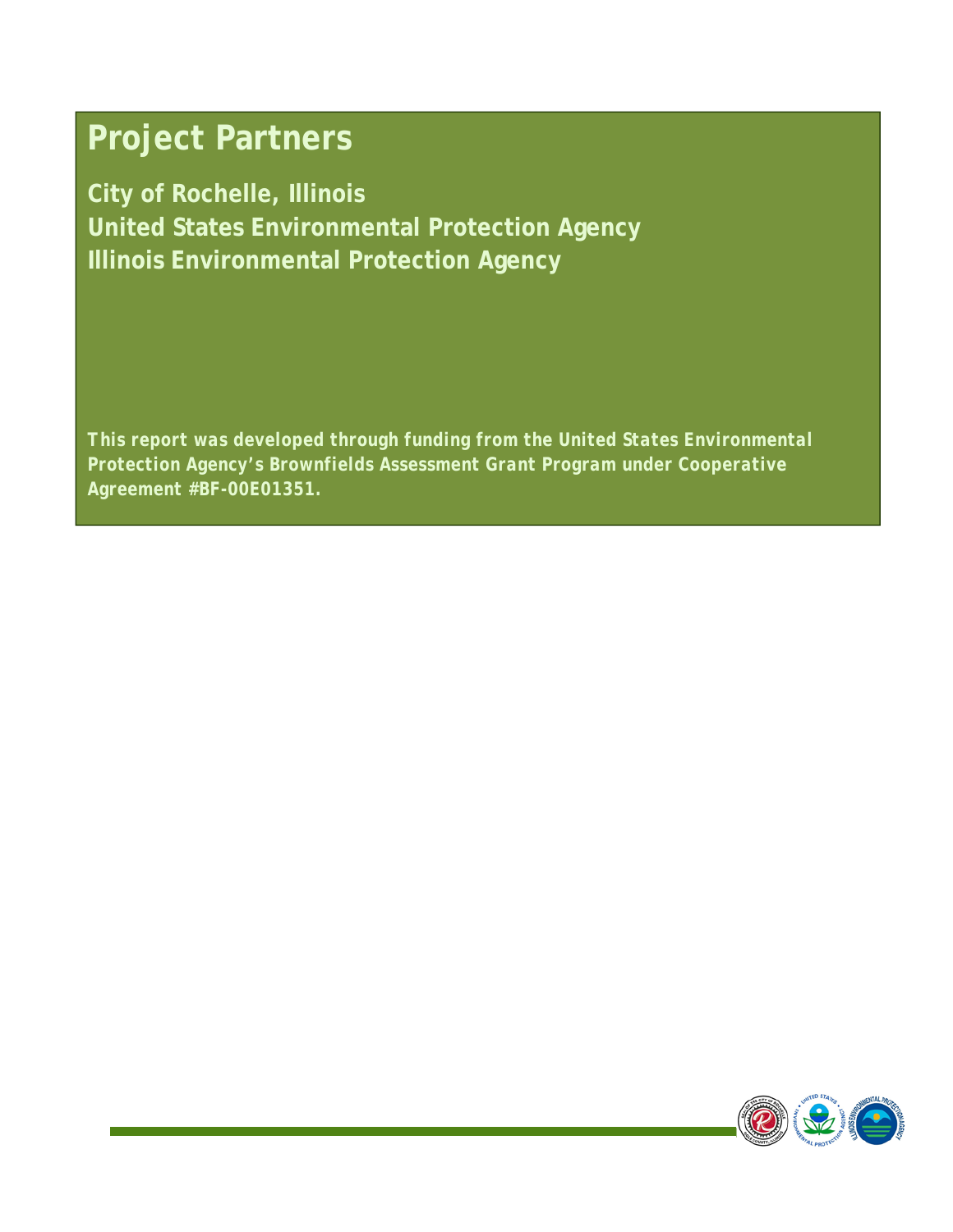### **Table of Contents**

| 194 North 15th Street - Former Del Monte Plant #194 17 |
|--------------------------------------------------------|
|                                                        |
|                                                        |
|                                                        |
|                                                        |
|                                                        |

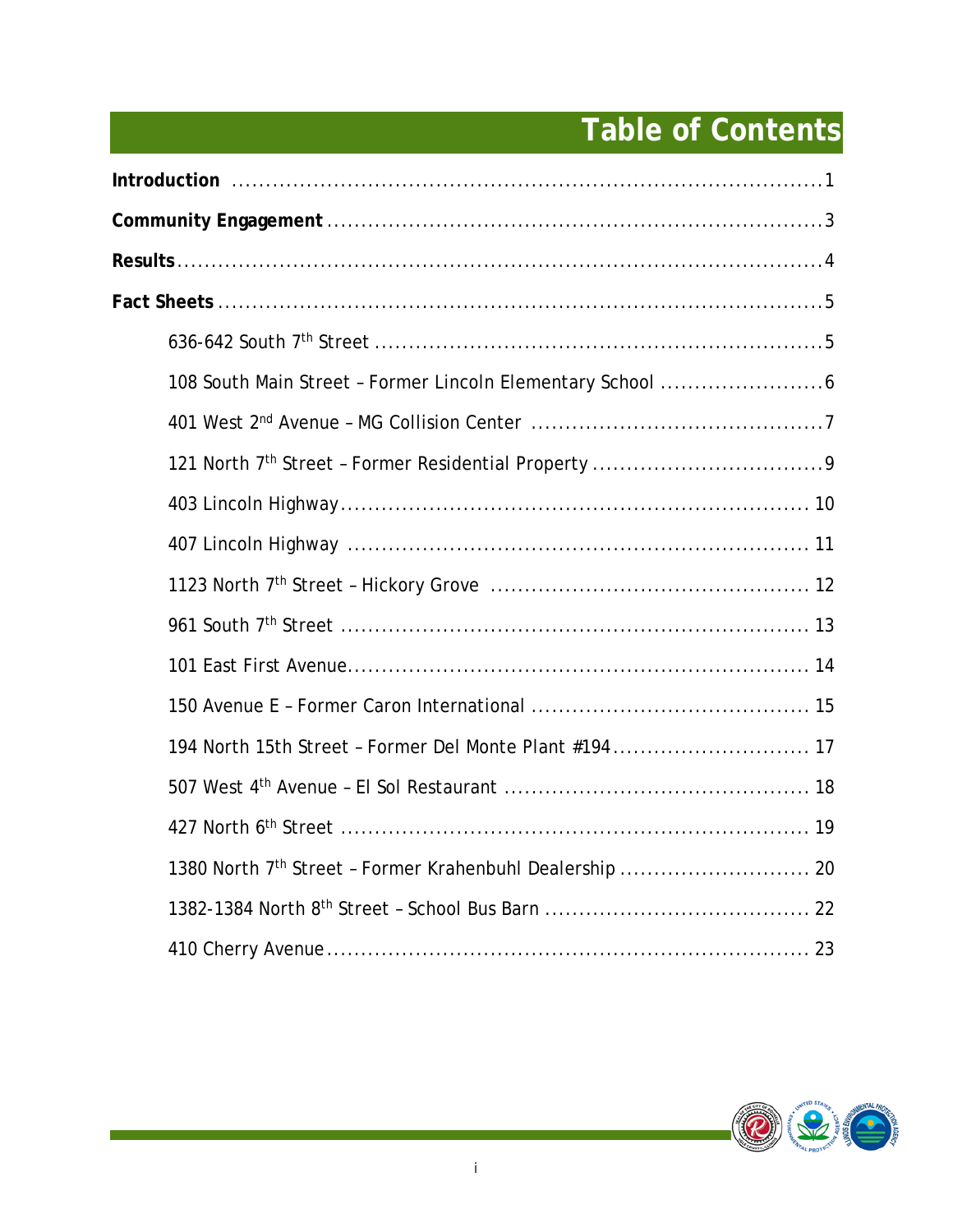|  | 201 North Washington Street and 512 West 2nd Avenue - JH Patterson             |  |
|--|--------------------------------------------------------------------------------|--|
|  |                                                                                |  |
|  |                                                                                |  |
|  |                                                                                |  |
|  | 600 and 616 South 7 <sup>th</sup> Street - Former Rochelle Printing Company 29 |  |
|  |                                                                                |  |
|  |                                                                                |  |
|  |                                                                                |  |

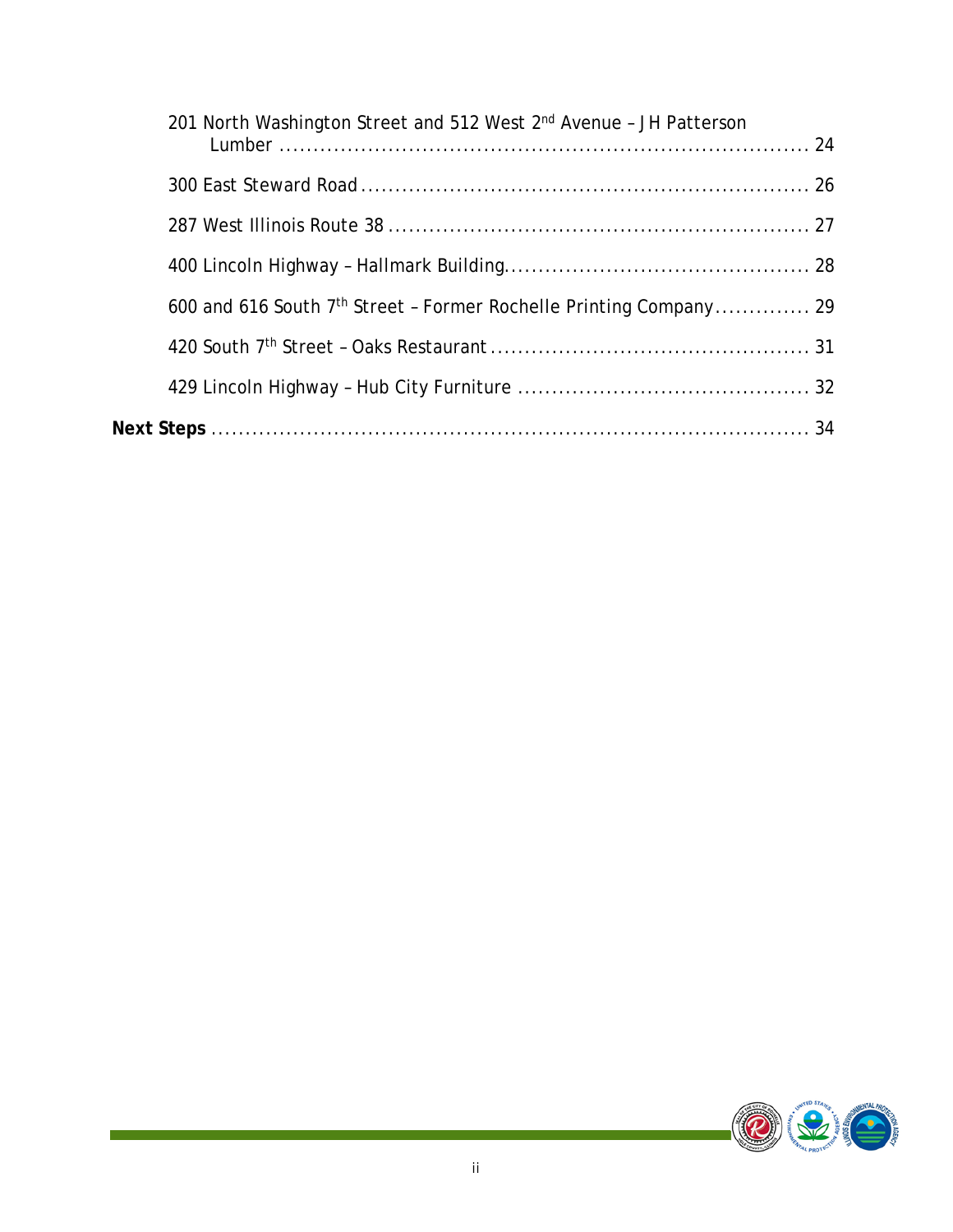### **Introduction**

The City of Rochelle, a small community of less than 10,000 located in north-central Illinois, has a long economic legacy of intermodal transportation and manufacturing. Nicknamed the "Hub City," the City of Rochelle is a regional economic center providing goods, services, and jobs in North Central Illinois. The City of Rochelle is a logistically-strategic location for industry, located at the intersection of two interstate highways and two Class 1 Railroads. Located in a rapidly changing region, influenced by the continuing expansion of the adjoining Chicago and Rockford metropolitan regions and the growing national reliance on intermodal transportation services, the City of Rochelle experienced rapid development. However, due to the economic lapse over the past few years, Rochelle's dependence on revenue from the transportation and heavy manufacturing industries has reduced its ability to rely on these sectors to progress the older, deteriorating, and underutilized areas of the community, including the original downtown and the fringes of the City which serve as gateways.

Given the community's history as a hub of industry and transportation, there are numerous properties in the community that could be classified as Brownfield sites today. This includes at least 60 sites ranging in past use from abandoned industrial sites to former dry cleaners and service stations. The presence of these Brownfield sites has a pronounced impact on sensitive populations of the community as most of these sites are located within the downtown district and busy access corridors. In addressing these Brownfields, the City of Rochelle hopes to return each of these sites to a productive use.

In 2014, the United States Environmental Protection Agency (USEPA) awarded the City of Rochelle a \$400,000 Community Wide Brownfield Assessment Grant to assess petroleum and hazardous substance contamination. The goal of this grant has been to understand the nature of contamination at Brownfield sites throughout the City and facilitate their cleanup and redevelopment.

The City has used these USEPA assessment grant funds to investigate Brownfield properties throughout the City, particularly those properties that pose an immediate threat to human health or the environment, have the potential to be immediately redeveloped, stand vacant, and/or have delinquent property taxes.

This USEPA funding has been a tremendously effective catalyst for moving Brownfields toward cleanup and redevelopment. In total, the City of

#### **Brownfields by the Numbers** 23 Properties with Phase I ESAs completed **48.43** Acres of property with Phase I ESAs completed **10** Properties with Phase II ESAs completed **77.15** Acres of property with Phase II ESAs completed **1** Sites with remedial planning completed **\$2,386,900** Additional funding

leveraged

Rochelle completed 23 Phase I Environmental Site Assessments (ESAs) and 10 Phase II ESAs. The City completed remedial planning for 1 site.

Through the use of Brownfields Assessment funding, the City of Rochelle also facilitated the sale of six (6) sites and the redevelopment of two (2) sites. In addition, the Brownfields Grant helped leverage considerable additional funding, including \$60,900 in City of Rochelle-funded redevelopment of 201 North Washington Street and 410 Cherry Avenue, as well as \$2,325,000 in private investment – thus far.

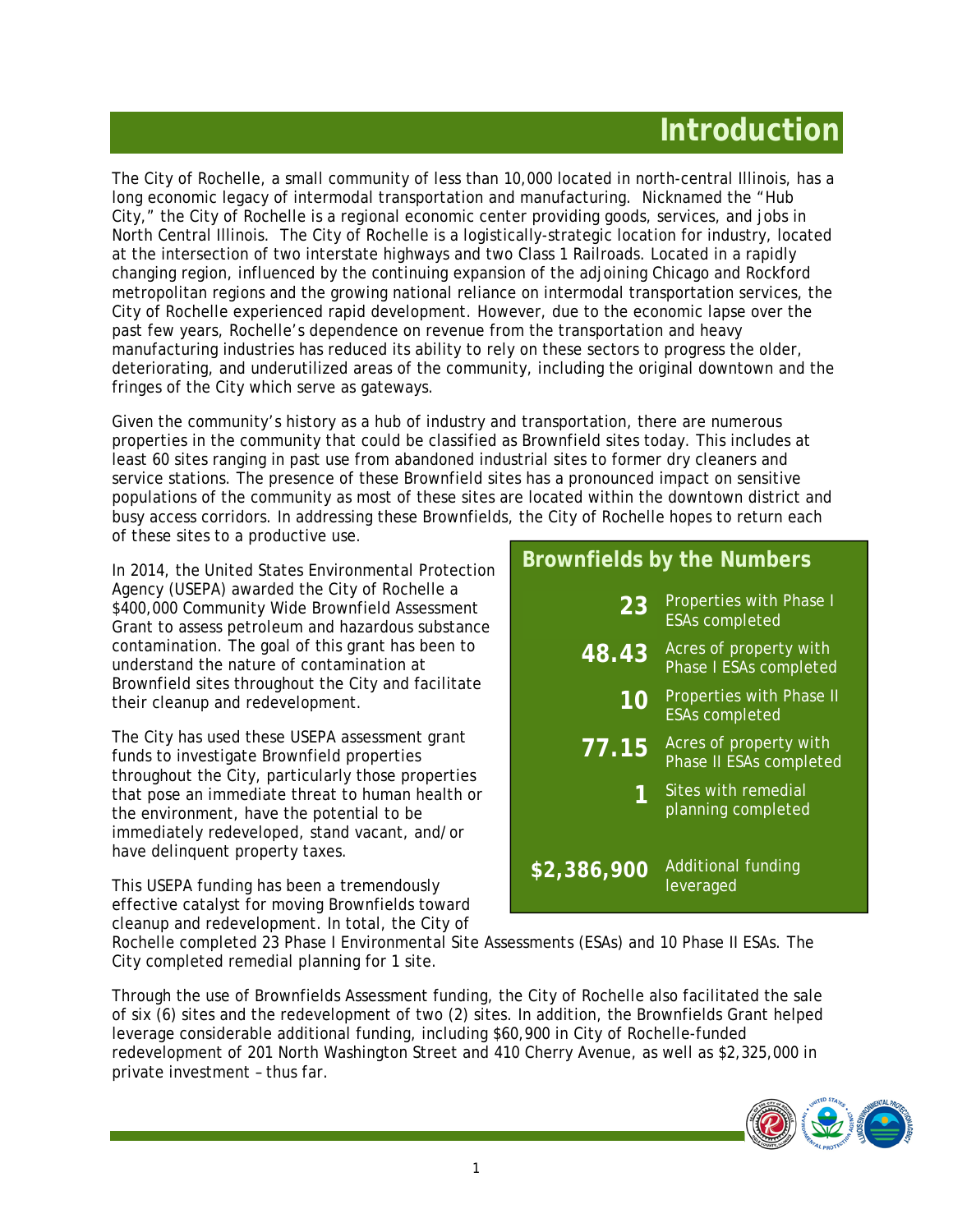The Brownfields Program has helped the City of Rochelle achieve several goals related to economic development and economic renewal. The Program has:

- helped encourage redevelopment and infill development in the near downtown areas and along the North and South 7<sup>th</sup> Street corridor that otherwise may not have been possible;
- helped transform under-used properties into productive, tax-contributing properties;
- allowed the City to minimize the public health effects of brownfields sites by either determining that the sites are non-threatening or by helping to provide for site remediation; and
- addressed real or perceived contamination at sites in high profile locations near sensitive populations.

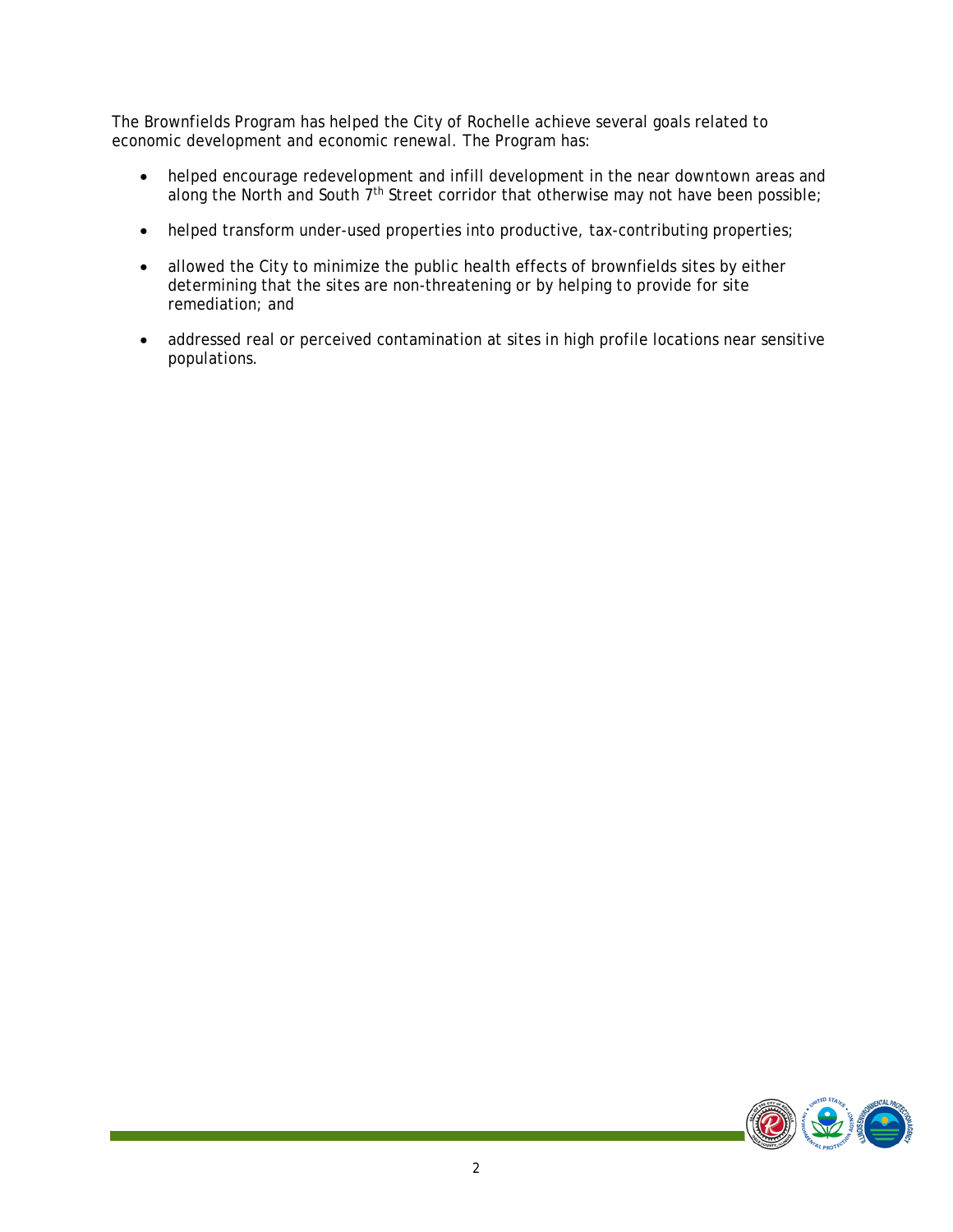### **Community Engagement**

The *Rochelle Brownfields Advisory Committee* met in October 2014 to preliminarily identify and prioritize brownfields sites. This group was instrumental in determining how sites would be prioritized, and then prioritizing sites and discussing results.

The City of Rochelle held a *community meeting* in January 2015 to solicit public input on the Brownfields Program throughout the grant-funded project period.

The *City of Rochelle Community Development Director and Building Official* have been instrumental during the assessment grant in engaging business owners and attracting potential developers to redevelop Rochelle's Brownfields.

To assist with community education and engagement, the City of Rochelle developed a *Brownfields Fact Sheet* and *Facebook Social Media platform* to provide updates and information related to Brownfields assessments.

A *Brownfields Assessment Map* has also been developed to notify the community of assessed brownfield locations throughout the City of Rochelle.

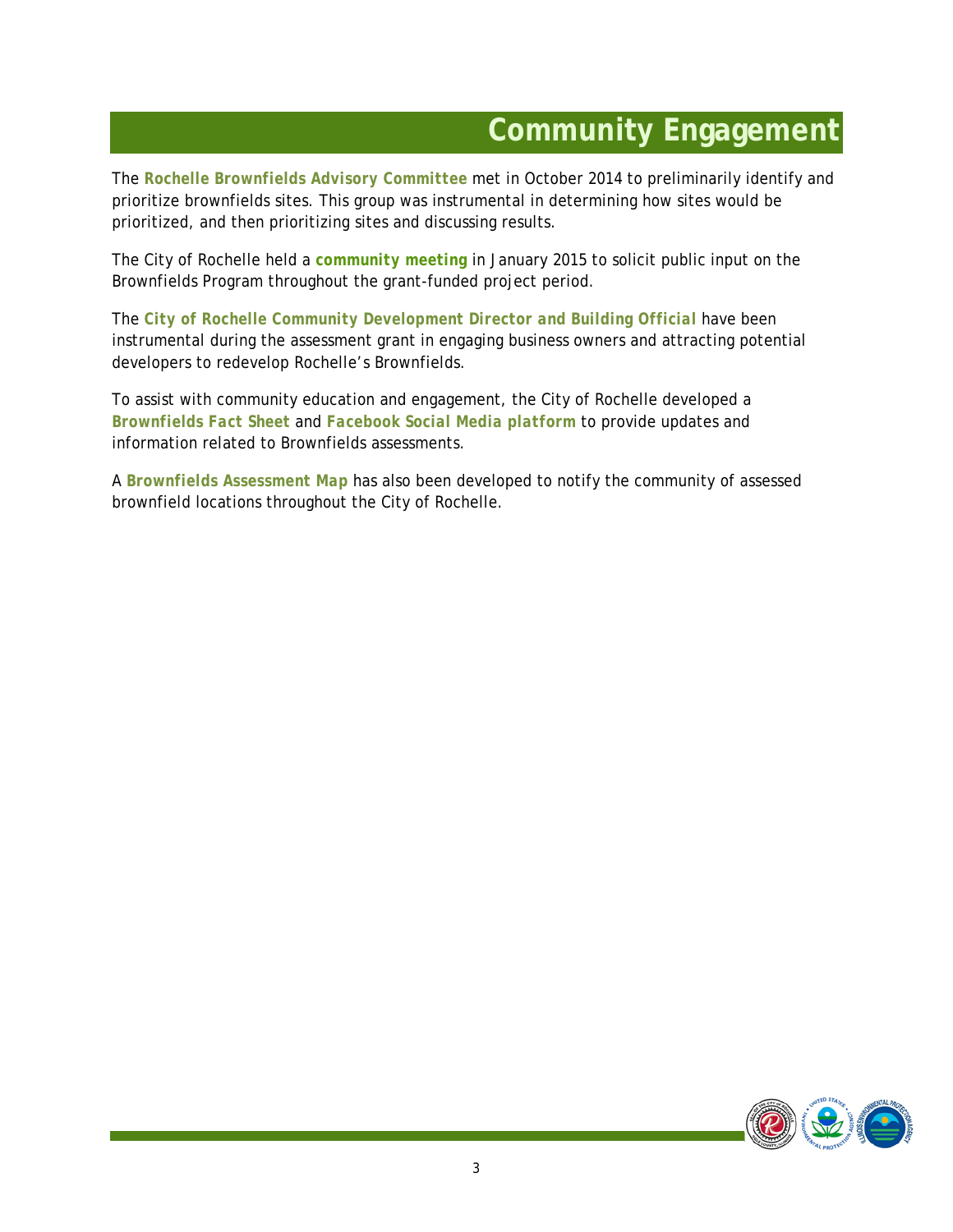### **Results**

With the USEPA Brownfields Assessment grant funds, the City of Rochelle was able to complete a tremendous amount of Brownfields assessment, positioning sites for cleanup and redevelopment.

The following pages include detailed information about the brownfields assessment and remedial planning work completed under this project on 23 brownfields properties in the City of Rochelle.

This work resulted in an impressive set of results, including

- $\checkmark$  23 Phase I Environmental Site Assessments completed
- $\checkmark$  1 Phase I Environmental Site Assessment Update completed
- $\checkmark$  10 Phase II Environmental Site Assessments completed
- $\checkmark$  9 property transactions facilitated by this brownfields work
- $\checkmark$  Reuse plans facilitated and completed for 3 sites
- $\checkmark$  One brownfields property redeveloped into a rickhouse for new downtown distillery



**Figure 1. 427 N. 6th Street – Bryant Property Pre-Development** 



**Figure 2. 427 N. 6th Street – Kennay Farms Distilling Rickhouse Post-Development** 

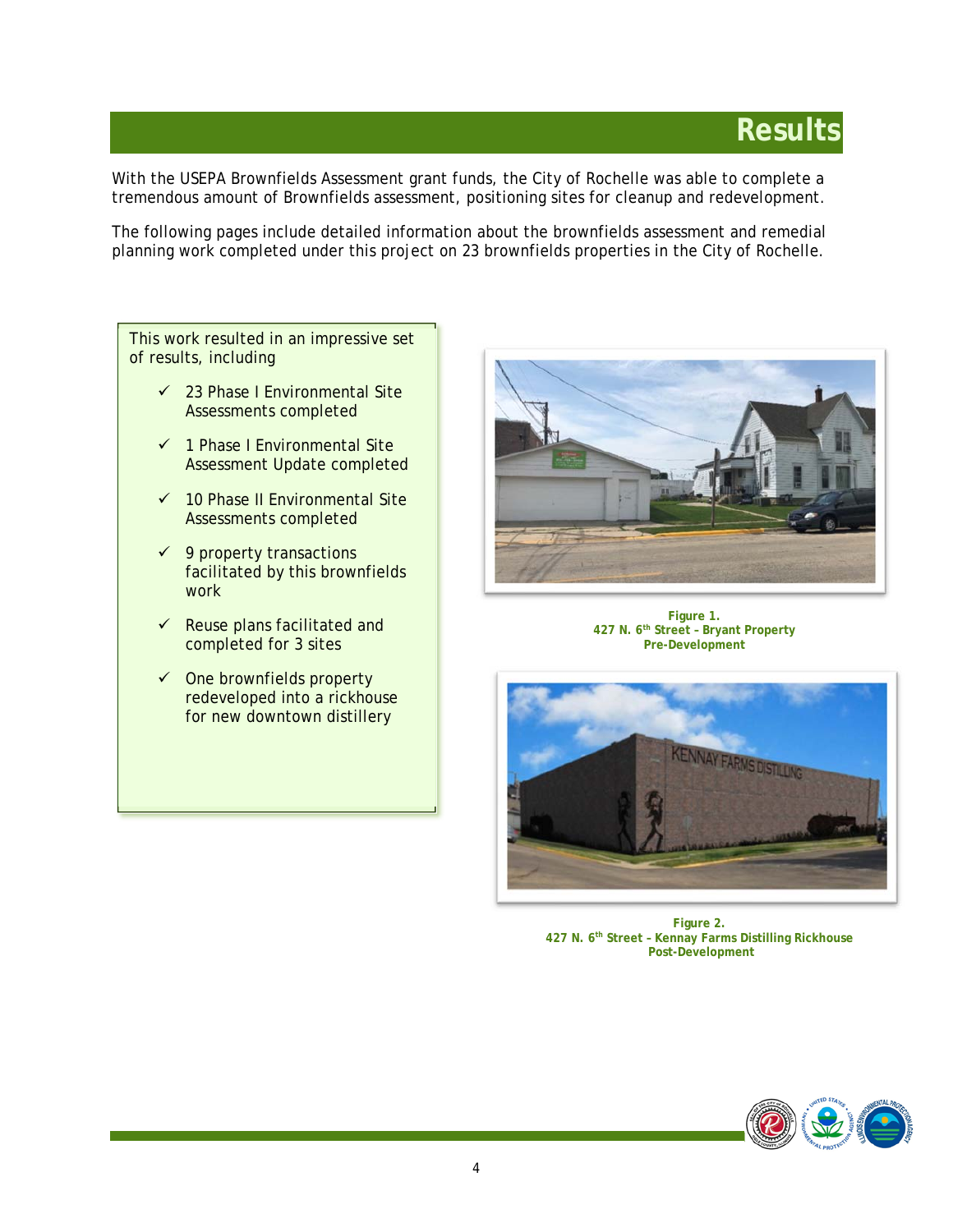

#### **636-642 South 7th Street**

**Current and Historic Uses**  At the time of the Phase I Environmental Site Assessment (ESA), the property was occupied by a collision repair center (636 South  $7<sup>th</sup>$  Street), vacant restaurant (640 South  $7<sup>th</sup>$  Street), and storage (642 South  $7<sup>th</sup>$  Street). The property contains an approximately 51,000 squarefoot single-story, multi-unit commercial structure.

**Phase I Environmental Site Assessment (ESA)** 

Working with a Qualified Environmental Consultant (QEC), the City of Rochelle completed a Phase I ESA on this site on December 28, 2015. The ESA identified the following recognized environmental conditions (RECs) associated with adjacent properties: 1) historical metal finishing operations; 2) reported historical use of the Property as a landfill; 3) interior floor drains which discharge to the ground surface outside the building; and 4) historical printing operations on the north near proximity site at 600 South 7<sup>th</sup> Street.

The ESA further identified significant data gaps that have the potential to lead to the



**Figure 3. 642 South 7th Street - West side of Property Building** 

identification of additional RECs, including a reported in-ground cylinder lift with unknown hydraulic or mechanic operation, and near proximity database listings with poor/unclear location information. In addition, the ESA noted business environmental risks (BERs) that exist beyond CERCLA liability and may be associated with the property: 1) based on the construction dates of the building on the property (circa 1955), there is a potential for building materials to contain asbestos and/or for painted surfaces to contain lead above regulatory levels; 2) storage of open drums; and 3) mold and mildew present on walls and ceiling panels due to a historical roof leak.

Recommendations in the Phase I ESA included confirmation sampling of soils, soil gas, and/or groundwater to confirm or refute the presence of hazardous substances and/or petroleum associated with the identified RECs.

**Planned Next Steps and Potential Site Reuse Plans** 

Likely next steps on this property include a Phase II Environmental Site Assessment as recommended in the Phase I ESA.

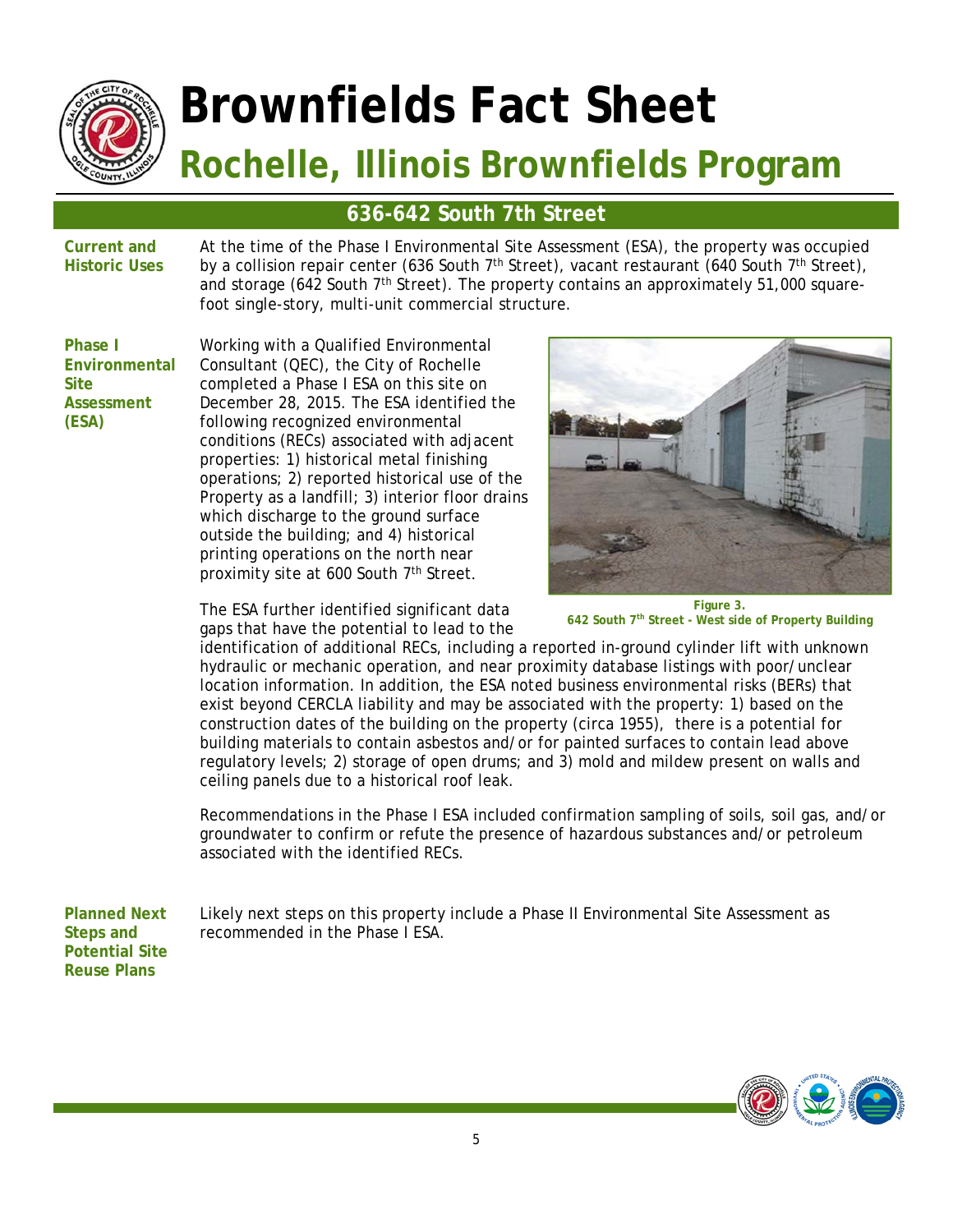

#### **108 South Main Street – Lincoln Elementary School**

**Current and Historic Uses** 

The 3.6-acre property was used as an elementary school from approximately 1909 to 2013. Private residences additionally occupied portions of the property until about 1980. At the time of the Phase I ESA, the property was owned by Rochelle Community Consolidated School District #231 and had been vacant since at least 2013.

**Phase I Environmental Site Assessment (ESA)** 

The City of Rochelle, working with a qualified environmental consultant, completed a Phase I ESA on this property on March 9, 2016, which did not identify any Recognized Environmental Conditions (RECs) in connection with the property.

The Phase I ESA identified one significant data gap pertaining to potential historical dry-cleaning operations at the north adjacent site (301 West 1st Avenue). In addition, the ESA noted business environmental risks (BERs) that exist beyond CERCLA liability and may be associated with the property, including the potential for building materials to contain asbestos and/or for painted



**108 South Main Street Former Lincoln Elementary School** 

surfaces to contain lead above regulatory levels. During an interview, the site maintenance manager reported a previous asbestos survey had identified asbestos in floor tiles and piping wrap.

An asbestos inspection was completed on April 30, 2018.

**Planned Next Steps and Potential Site Reuse Plans**  The Property changed ownership two times during the assessment grant. Vince Carney Community Theatre, a local non-profit community theater, took ownership of the Property with plans to redevelop into their primary venue. They are working to address asbestoscontaining building materials during the reconstruction of the school into the theatre.

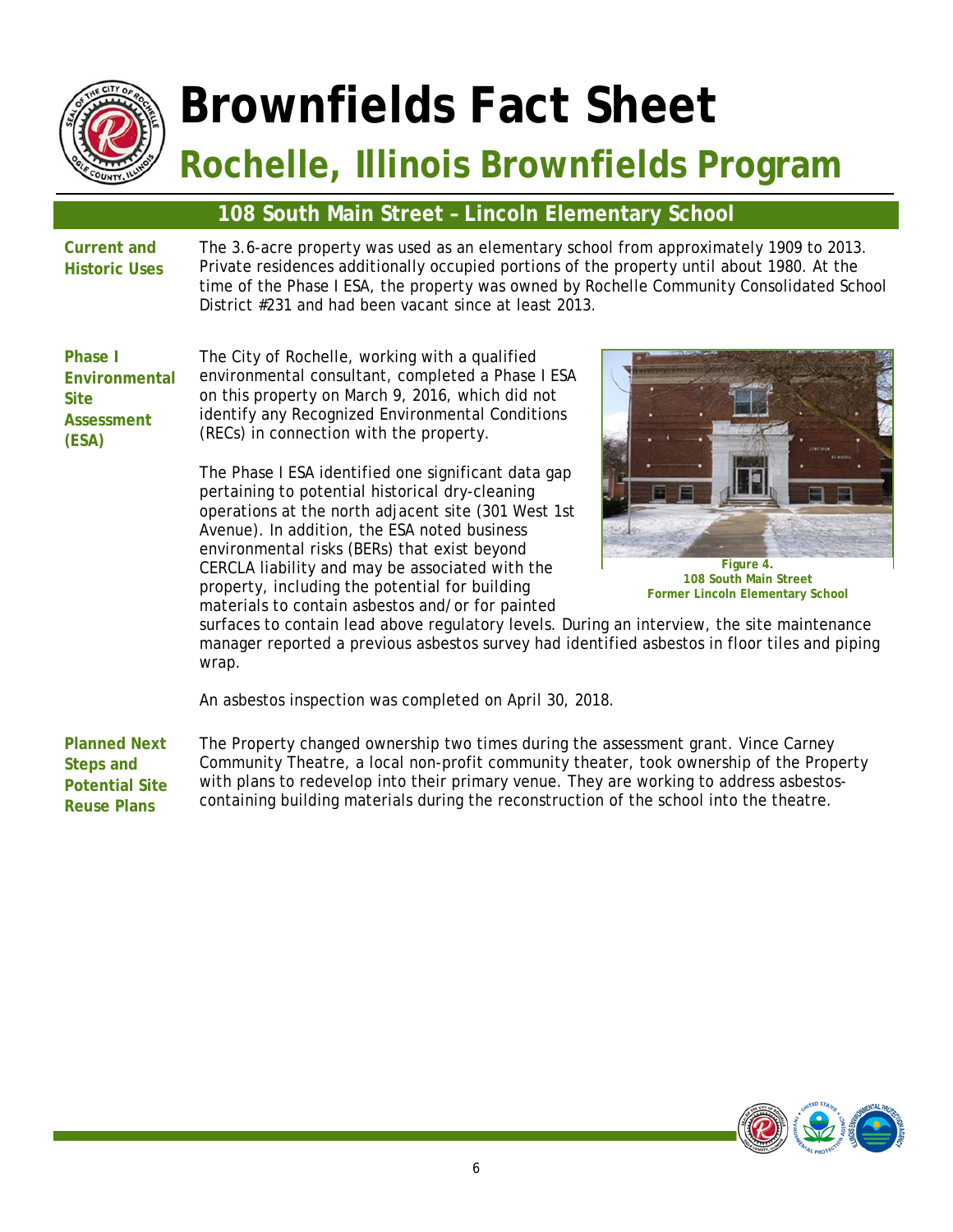

#### **401 West 2nd Avenue – MG Collision Center**

**Current and Historic Uses**  This 0.15-acre property was first developed in 1893 with a storage warehouse and was utilized for various residential and commercial purposes (i.e. warehousing, storefront, restaurant) until automotive repair operations were initiated in the 1940s. At the time of the Phase I ESA, the property was occupied by MG Collision Center and was developed with an approximately 3,420 square foot building utilized as an automotive maintenance and repair facility.

**Phase I Environmental Site Assessment (ESA)** 

On July 6, 2016, the City of Rochelle, working with a qualified environmental consultant, completed a Phase I ESA on this property that identified the following Recognized Environmental Conditions (RECs): 1) current and historical automotive repair operations; 2) north-adjacent historical railyard; 3) multiple near proximity historical automotive fueling stations with reported releases; and 3) historical lumber, coal, and automotive repair operations on the westadjacent site.

In addition, the Phase I ESA identified three (3) significant data gaps, which have the potential to lead to the identification of



**401 West 2nd Avenue - MG Collision Center**

additional RECs: 1) vent and fill pipes observed along building exterior, potentially indicating existing or former underground storage tank (UST) or above-ground storage tank (AST) on the property; 2) integrity and termini of interior collection basins in the vicinity of the paint booth and hydraulic hoist; and 3) the condition of subgrade components of the hydraulic hoist. The Phase I ESA further noted business environmental risks (BERs) that exist beyond CERCLA liability and may be associated with the property, including the potential for building materials to contain asbestos and/or for painted surfaces to contain lead above regulatory levels.

The Phase I ESA included a recommendation for confirmation sampling of soil, soil gas, and/or groundwater to confirm or refute the presence of hazardous substances and/or petroleum products associated with the identified RECs and significant data gaps.

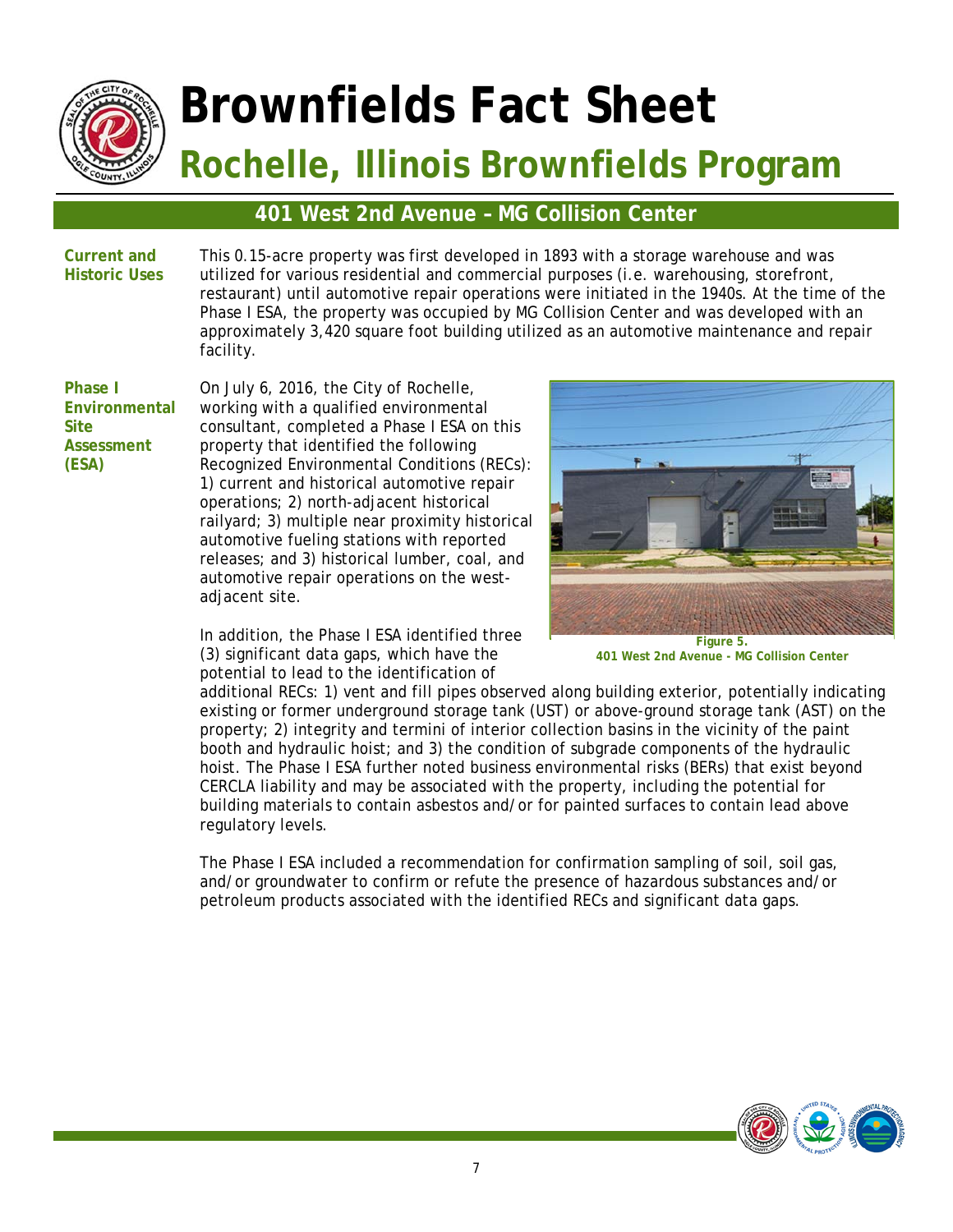**Phase II ESA** The City of Rochelle, working with a qualified environmental consultant, completed a Phase II ESA on this property on September 26, 2016, to evaluate the RECs and significant data gaps identified in the Phase I ESA. The investigative activities included ground penetrating radar (GPR) and electromagnetic (EM) survey in the vicinity of the observed vent/fill pipes and four (4) soil borings to facilitate soil sampling. Groundwater sampling was not completed during the Phase II ESA because groundwater was not encountered above bedrock.

> Soil samples were laboratory analyzed for volatile organics compounds (VOCs), polynuclear aromatic hydrocarbons (PNAs), polychlorinated biphenyls (PCBs), Resource Conservation and Recovery Act (RCRA) metals, and pH. A review of soil samples lab results concluded minimal inorganic constituents (lead, arsenic) exceeding Tier 1 Soil Remediation Objectives for industrial/commercial land use and Class I groundwater ingestion.

> The Phase II ESA included a recommendation for further investigation and/or remediation of identified inorganic constituents in soil. The Phase II ESA was used by a private party and lender to purchase the business and building for similar operations.

**Next Steps and Potential Site Reuse Plans**  The property has been put back into productive re-use following a land transaction.

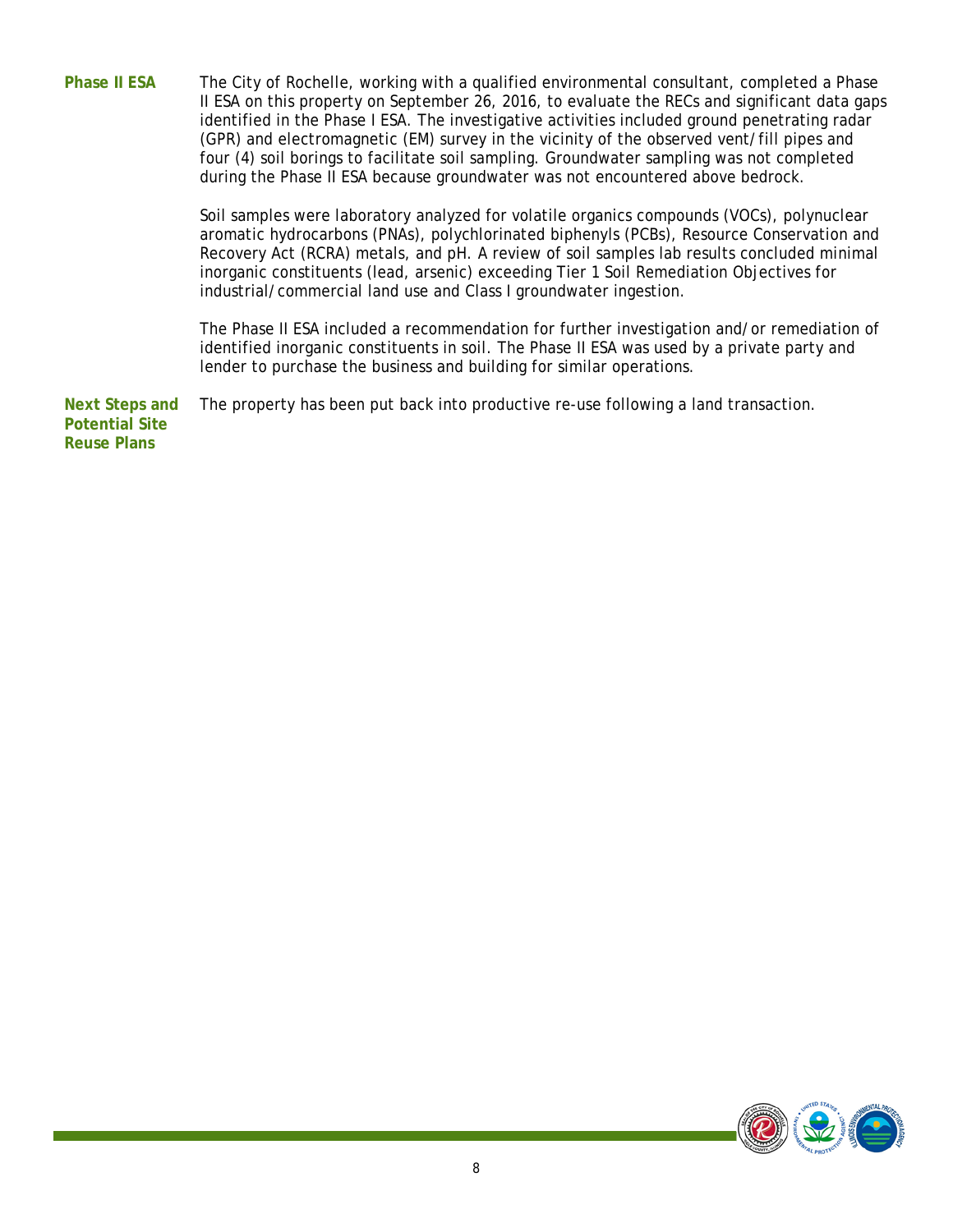

## **Brownfields Fact Sheet**

### **Rochelle, Illinois Brownfields Program**

#### **121 North 7th Street – Former Residential Property**

**Current and Historic Uses**  At the time of the Phase I ESA, this 0.19-acre property contained a vacant, single-story residential building. The residence was constructed prior to 1931, the earliest historical record available.

**Phase I Environmental Site Assessment (ESA)** 

The City of Rochelle, working with a qualified environmental consultant, completed a Phase I ESA on this property on January 31, 2017. This assessment identified the following recognized environmental conditions (RECs) in connection with property: 1) recent fire affecting the property building and a parked car; 2) long-term operation of the southadjacent site as a railroad corridor; and 3) historical operation of multiple up-gradient automotive fueling stations including documented releases.

In addition, the Phase I ESA identified two (2) significant data gaps, which have the potential to lead to the identification of



**Figure 6. 121 North 7th Street - Former Residential Property** 

additional RECs: 1) unidentified utility pipe along the building's exterior wall, potentially indicating existing or former underground storage tank (UST) or above-ground storage tank (AST) on the property; and 2) lack of access to the interior portion of the property due to fire damage. The Phase I ESA further noted business environmental risks (BERs) that exist beyond CERCLA liability and may be associated with the property, including the potential for building materials to contain asbestos and/or for painted surfaces to contain lead above regulatory levels.

The Phase I ESA included a recommendation for confirmation sampling of soils, soil gas, and/or groundwater to confirm or refute the presence of hazardous substances and/or petroleum products associated with the identified RECs.

**Planned Next Steps**  This property is part of a larger area of focus and assemblage under the City of Rochelle redevelopment plan along West 2<sup>nd</sup> Avenue. Eventual redevelopment of this property will likely include industrial/manufacturing operations, considering the near proximity rail corridor.

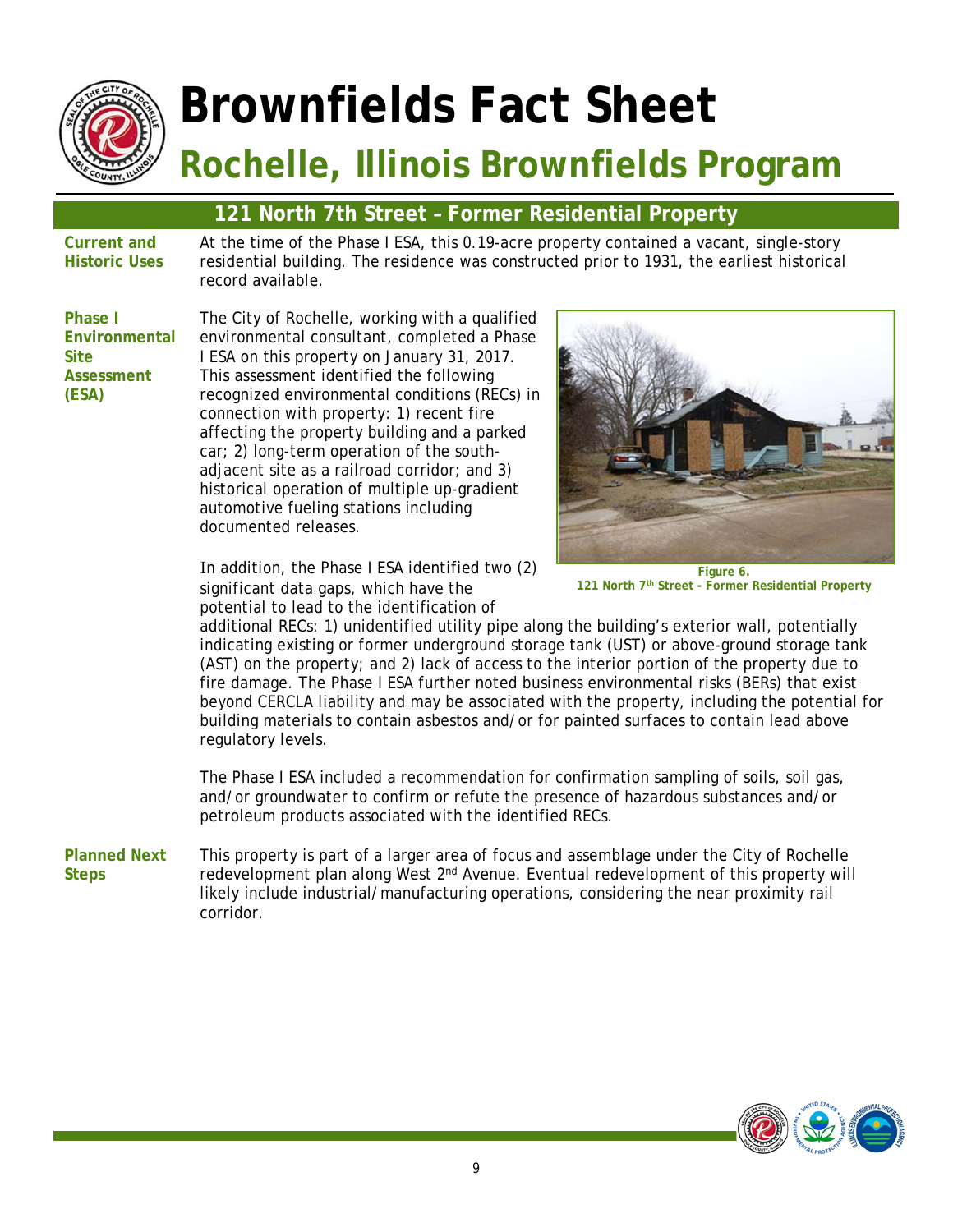

#### **403 Lincoln Highway**

**Current and Historic Uses**  This 0.12-acre property was used for commercial storefronts as early as 1886, with occupants including a harness shop, shoemaker, meat shop, wagon shop, and barber. At the time of the Phase I Environmental Site Assessment (ESA), the property was occupied by commercial storefronts (nail salon, balloon company) and multi-tenant residential units (upper levels).

**Phase I Environmental Site Assessment (ESA)** 

The City of Rochelle, working with a qualified environmental consultant, completed a Phase I ESA on the property on January 24, 2017. This assessment identified recognized environmental conditions (RECs) in connection with the property: 1) historical use of an elevator from at least 1912-1949; 2) observed staining in the basement of unknown source/origin; 3) historical paint sales operations at the west-adjacent, upgradient site; and 4) historical gasoline underground storage tanks (USTs) located within 180 feet of the property from at least 1886 to 1922.



**Figure 7. 403 Lincoln Highway** 

In addition, the Phase I ESA identified the

following significant data gap, which has the potential to lead to the identification of additional RECs: unknown use of the footings and utility piping observed in the basement of the property building. The Phase I ESA further noted business environmental risks (BERs) that exist beyond CERCLA liability and may be associated with the property, including observed mold and water damage in the basement, and the potential for building materials to contain asbestos and/or for painted surfaces to contain lead above regulatory levels.

The Phase I ESA included a recommendation for confirmation sampling of soil, soil gas, and/or groundwater to confirm or refute the presence of petroleum products and/or hazardous substances associated with the identified RECs and the significant data gap.

**Planned Next Steps and Potential Site Reuse Plans** 

The property was acquired by a private developer following the Phase I ESA. Since the acquisition, the owner has spent approximately \$50,000 in the redevelopment of the building.

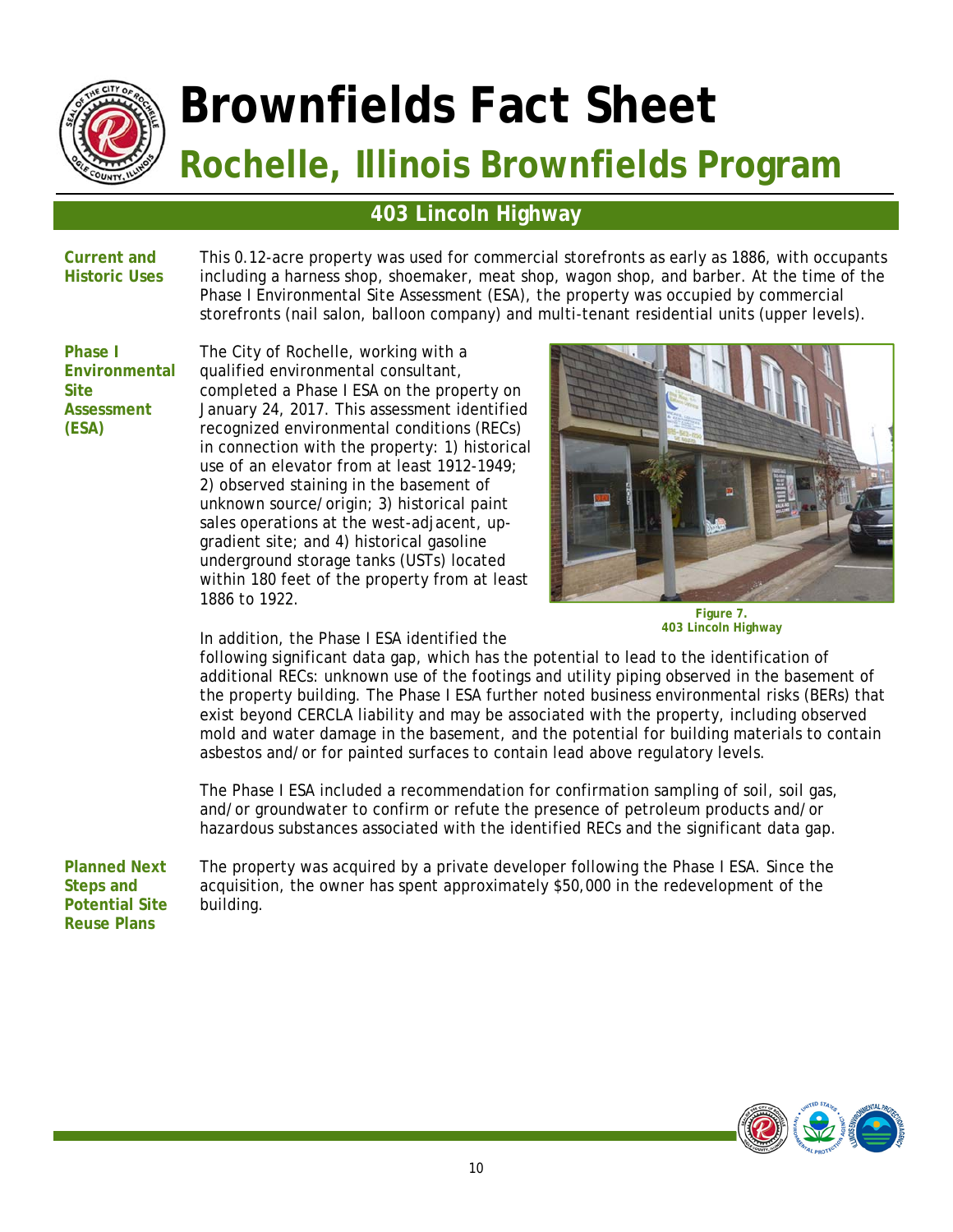

#### **407 Lincoln Highway**

**Current and Historic Uses**  This 0.06-acre property was first developed prior to 1886 and used for commercial retail and storage operations, including a furniture store, warehouse, grocery, and similar businesses. At the date of the Phase I Environmental Site Assessment, the property was occupied by an antique store (street level) and multi-tenant residential units (upper level).

**Phase I Environmental Site Assessment (ESA)** 

The City of Rochelle, working with a qualified environmental consultant, completed a Phase I ESA on this property on February 13, 2017. This assessment identified the following recognized environmental conditions (RECs) in connection with the property: 1) near proximity historical dry-cleaning operation and associated gas tanks at 411 Lincoln Highway from approximately 1922-1949; and 2) near proximity, up-gradient properties with multiple gasoline underground storage tanks (USTs) identified from at least 1886 to 1922.



**Figure 8. 407 Lincoln Highway (red brick building)** 

In addition, the Phase I ESA identified the

following significant data gap that has the potential to lead to the identification of additional RECs: unknown utility piping in the basement and the northwest corner of the exterior of the property building. The Phase I ESA further noted business environmental risks (BERs) that exist beyond CERCLA liability and may be associated with the property, including the potential for building materials to contain asbestos and/or for painted surfaces to contain lead above regulatory levels.

The Phase I ESA included a recommendation for confirmation sampling of soil, soil gas, and/or groundwater to confirm or refute the presence of petroleum products and/or hazardous substances associated with the identified RECs and significant data gaps.

**Planned Next Steps and Potential Site Reuse Plans** 

The property was acquired by a private developer following the Phase I ESA. Since the acquisition, the owner has spent approximately \$75,000 in the redevelopment of the building for art shop and upper floor apartment rentals.

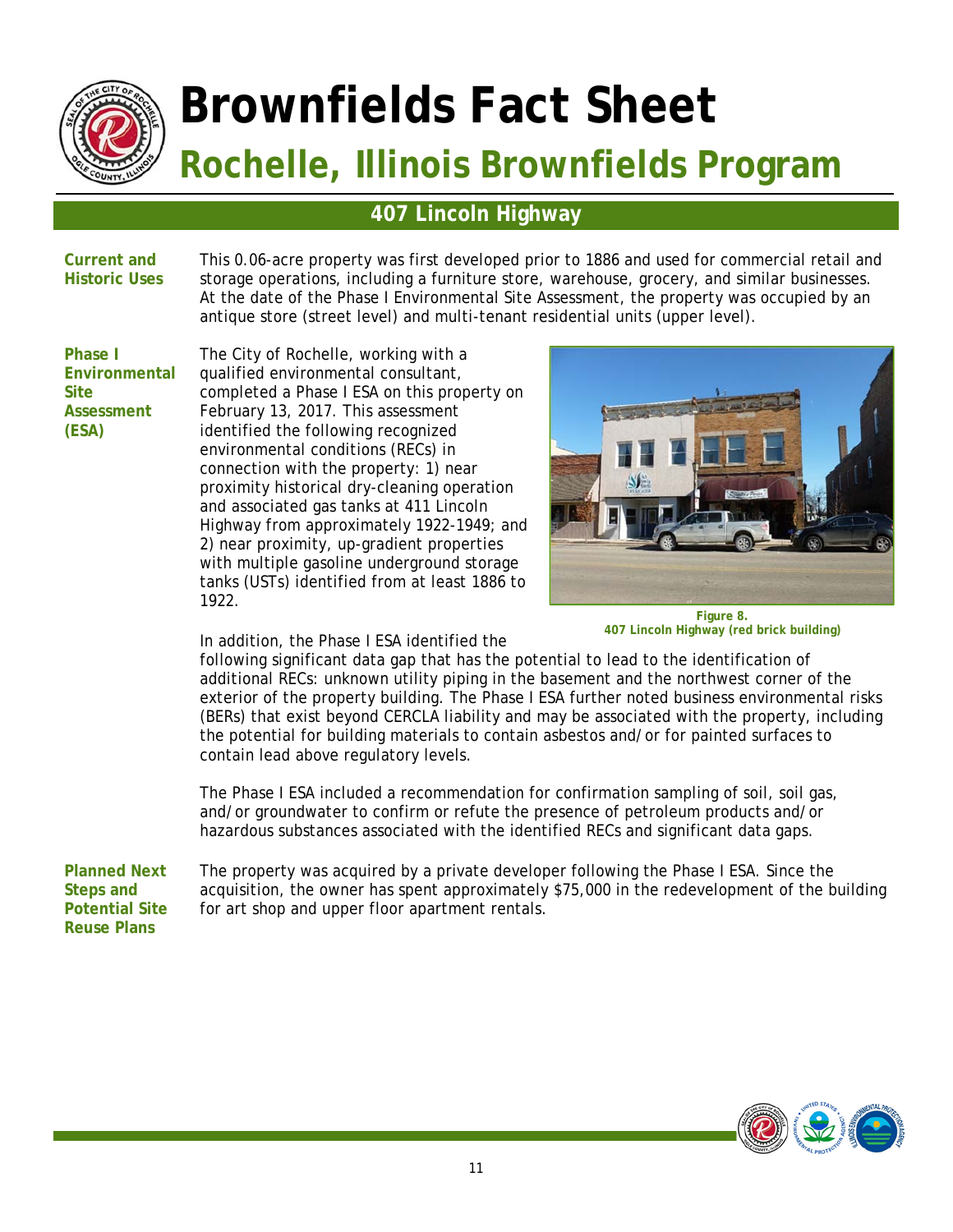

#### **1123 North 7th Street – Hickory Grove**

**Current and Historic Uses**  The property was utilized for agricultural purposes until the construction of a hotel/resort in the late 1960s. At the time of the Phase I ESA, this 2.37-acre property was used as a banquet and conference center, restaurant, fitness center and pool, and retail store.

**Phase I Environmental Site Assessment (ESA)** 

The City of Rochelle, working with a qualified environmental consultant, completed a Phase I ESA on this property on February 4, 2019, which did not identify any recognized environmental conditions (RECs) or significant data gaps associated with the property.

The Phase I ESA noted business environmental risks (BERs) that exist beyond CERCLA liability and may be associated with the property, including observed mold in the walkway adjacent to the pool room, and the potential for building materials to contain asbestos and/or for painted surfaces to contain lead above regulatory levels.



**Figure 9. 1123 North 7th Street - Hickory Grove** 

The Phase I ESA did not include a recommendation for further assessment. Asbestos and lead-based paint inspections were completed by the City of Rochelle to help facilitate a future request for proposal.

**Planned Next Steps and Potential Site Reuse Plans** 

There are opportunities for redevelopment of this under-used site into commercial and retail operations. The City of Rochelle plans to release a request for proposals for future redevelopment of the site.

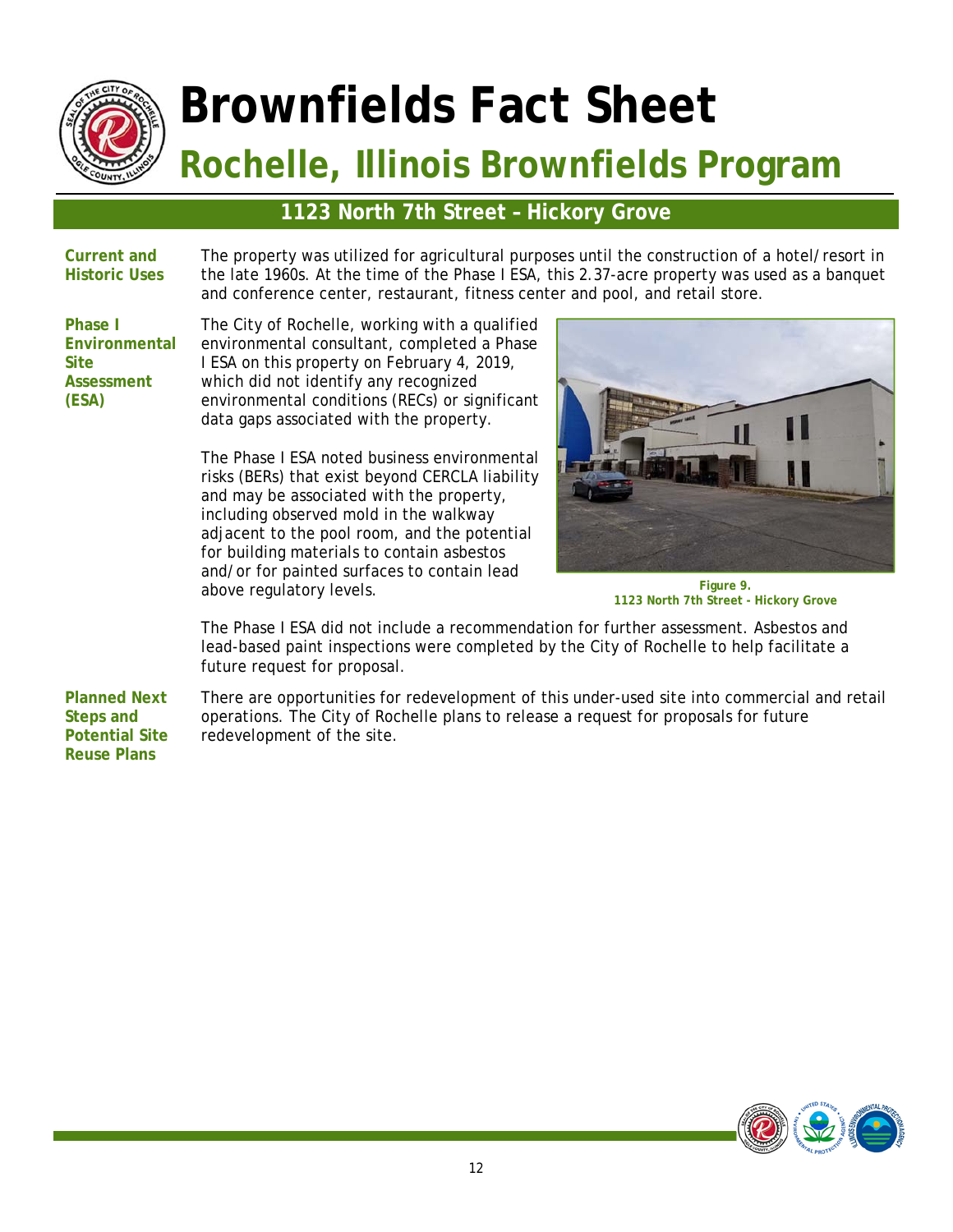

#### **961 South 7th Street**

**Current and Historic Uses**  The 1.8-acre property was utilized for agricultural purposes until approximately the 1940s when it was first developed for commercial purposes. However, historical occupants/ operations could not be determined until 1996, when City directories indicate that the property was occupied by Midwest Paving and Excavating. In the early 2000s, the property was re-developed as a paved car dealership lot. At the time of the Phase I Environmental Site Assessment, the property was a vacant parking lot.

**Phase I Environmental Site Assessment (ESA)** 

The City of Rochelle, working with a qualified environmental consultant, completed a Phase I ESA on this property on December 18, 2015. The Phase I ESA identified the following recognized environmental condition (REC) in connection with the property: historical release(s) of hydraulic oil and documented contamination on the south-adjacent site.

In addition, the Phase I ESA identified the following significant data gaps that have the potential to lead to the identification of additional RECs: 1) unknown industrial/commercial use of the property from

at least 1956 to 1974; 2) unknown use of the



**Figure 10. 961 South 7th Street** 

property while occupied by Midwest Paving & Excavating; 3) documented above-ground storage tank (AST) staging on the south-adjacent site in an area near the property boundary; and 4) documentation of groundwater investigation and backfill testing (as requested by the Illinois EPA) associated with the south-adjacent leaking underground storage tank (LUST) site at 981 South 7<sup>th</sup> Street.

The Phase I ESA further noted a business environmental risks (BER) that exists beyond CERCLA liability and may be associated with the property, consisting of outdoor storage of wood pallets, tires, and gravel piles on the south-adjacent site which was observed to be encroaching onto the property.

The Phase I ESA did not include a recommendation for further assessment.

**Planned Next Steps and Potential Site Reuse Plans** 

No further steps have been taken at this time. The site was redeveloped by a local business for agricultural implement equipment sales.

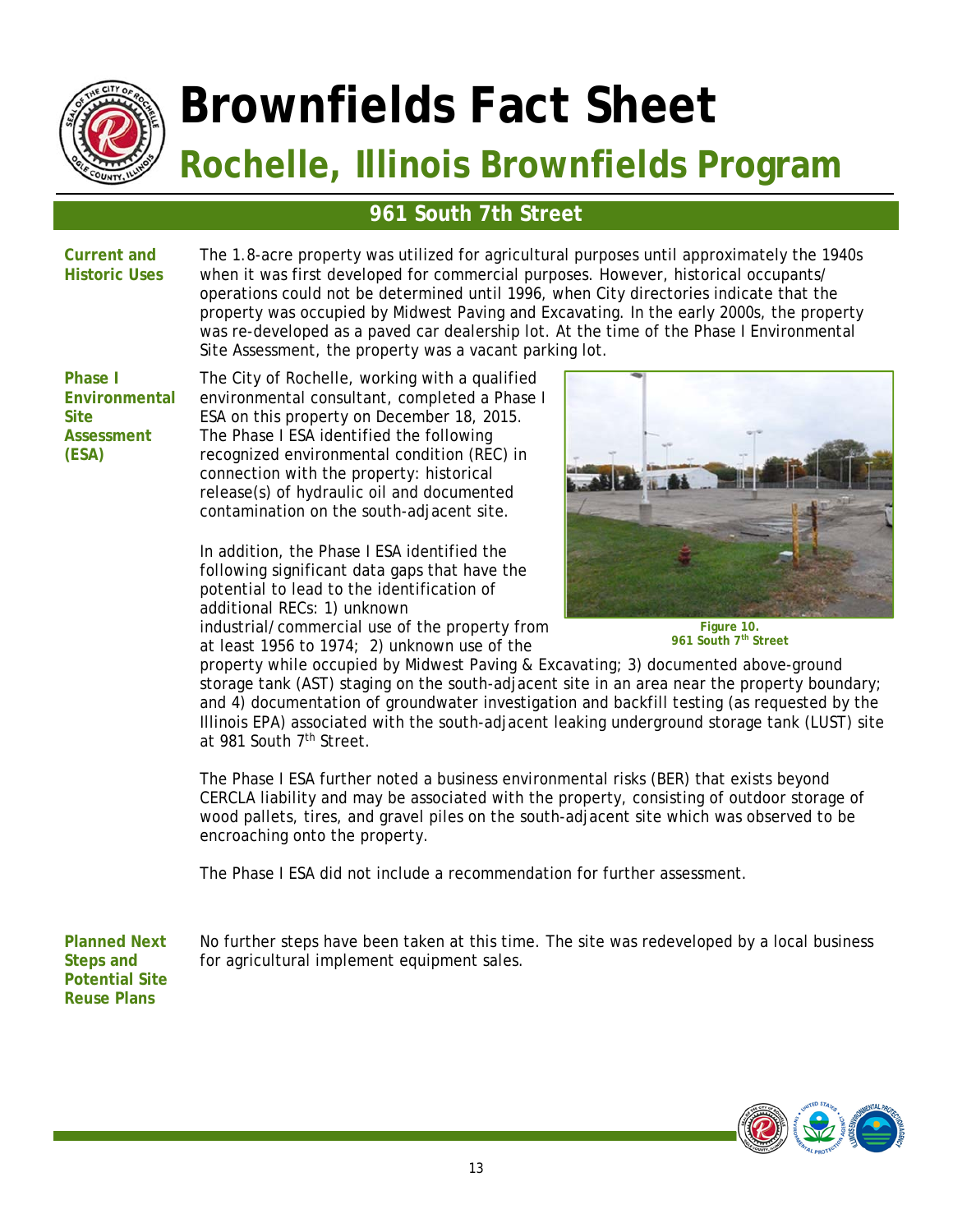

#### **101 East First Avenue**

#### **Current and Historic Uses**

Since 1953, this 1.1-acre property has been owned and occupied by various transit/trucking businesses. At the time of the Phase I ESA, the property was developed with a 4,700 squarefoot, single-story commercial building consisting of an office and garage and was occupied by a trucking business, Cushing Transportation Incorporated.

**Phase I Environmental Site Assessment (ESA)** 

On September 22, 2017, the City of Rochelle, working with a qualified environmental consultant, completed a Phase I ESA for this property. Recognized environmental conditions (RECs) identified in the Phase I ESA included: 1) potential release from historical use of at least three (3) underground storage tanks (USTs); 2) historical and current railway operations on the up-gradient, north-adjacent site; and 3) ongoing site assessment and remedial activities at 100 and 101 East 2nd Avenue, located northwest-adjacent and upgradient from the property.



**Figure 11. 101 East First Avenue** 

In addition, the Phase I ESA identified the following significant data gaps that have the potential to lead

to the identification of additional RECs: 1) unidentified piping near the property building interior and exterior, potentially associated with former UST or aboveground storage tank (AST) system; and 2) interior floor drain with observed sheen and unknown discharge. The Phase I ESA further noted business environmental risks (BERs) that exist beyond CERCLA liability and may be associated with the property, including the potential for building materials to contain asbestos and/or for painted surfaces to contain lead above regulatory levels.

The Phase I ESA included an opinion recommending additional sampling of soil, soil gas, and/or groundwater to define the extent of hazardous substances and/or petroleum products associated with the identified RECs and the significant data gaps.

**Planned Next Steps and Potential Site Reuse Plans** 

The adjacent property owner took ownership of the property following the Phase I ESA and has since redeveloped the site to be incorporated into a landscape contractor staging area. Phase II ESA work was not completed.

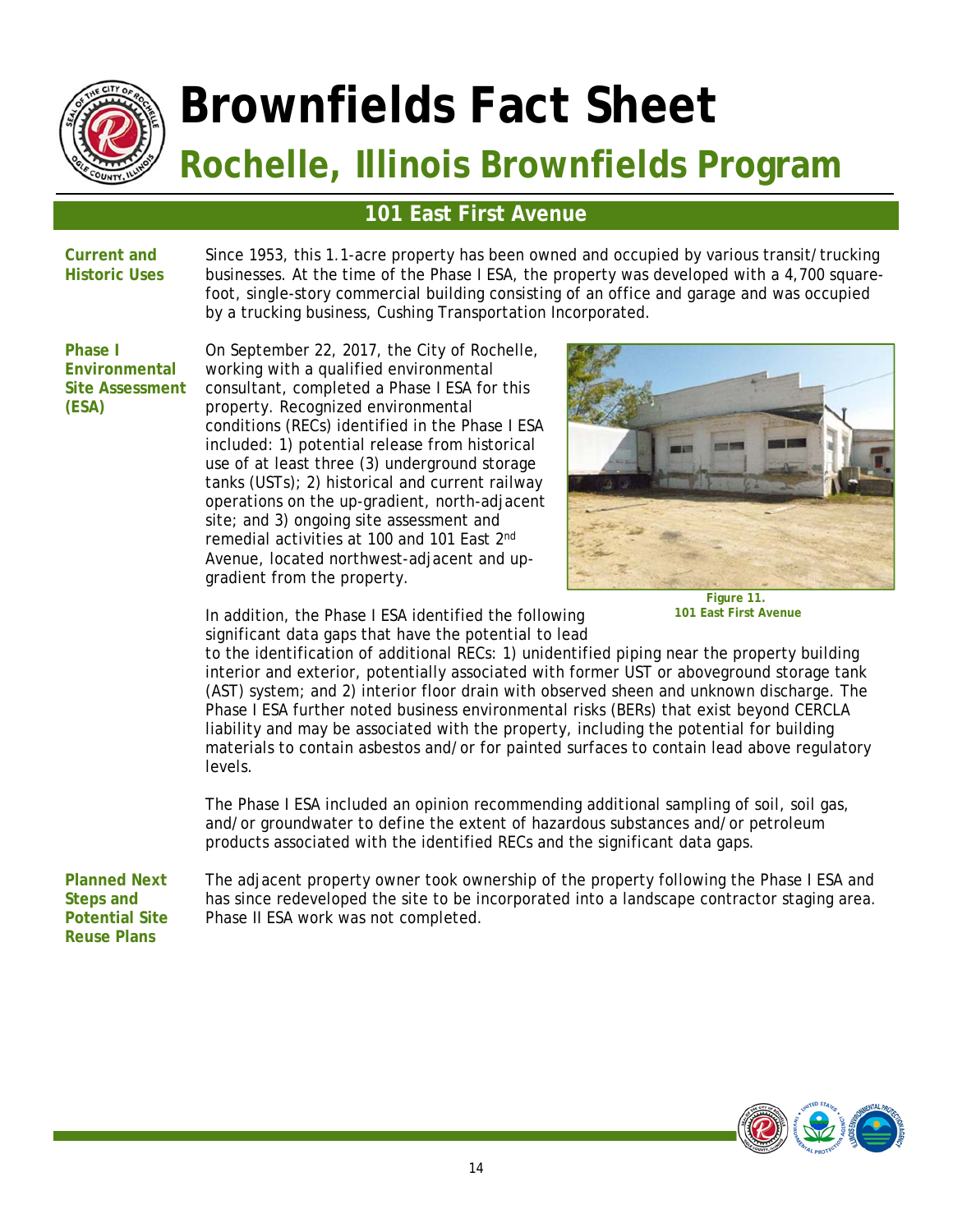

#### **150 Avenue E – Former Caron International**

**Current and Historic Uses**  This 17.13-acre property was utilized for manufacturing and dyeing yarns from as early as 1904 to 1995. Historical operations included the use of subsurface vats, wastewater cistern, drainage trenches, and a railroad spur. The yarn dyeing facilities were demolished in 2014, and subsurface vats and associated infrastructure were filled with demolition debris. At the time of the Phase I Environmental Site Assessment (ESA), the property included three (3) warehouse buildings and vacant land, including a large portion containing concrete slabs from demolished buildings. During the Phase I ESA, the property was owned by La Grou Distribution System, Inc. and the buildings were for warehousing canned goods.

**Phase I Environmental Site Assessment (ESA)** 

Working with a qualified environmental consultant (QEC), the City of Rochelle completed a Phase I ESA on this property on October 18, 2016. This ESA identified the following recognized environmental conditions: 1) historical yarn dyeing and manufacturing from approximately 1904 to 1995, including the use of subsurface vats, wastewater cistern, and drainage trenches; 2) historical use of a railroad spur on the property; 3) historical use of underground storage tanks (USTs) and aboveground storage tanks (ASTs); 4) observed staining and spills in an interior portion of the property; documented aldrin contamination addressed through the Illinois EPA Site



**Figure 12. 150 Avenue E - Former Caron International** 

Remediation Program (SRP) and addressed using land use controls; and 5) east-adjacent railroad corridor.

In addition, the Phase I ESA identified the following significant data gaps that have the potential to lead to the identification of additional RECs: 1) limited or no observations of the integrity of former dyeing vats, drains, and storage tanks; 2) unknown SRP remediation area; 3) unknown/undocumented UST removal sampling; 4) unidentified gas tank on 1904 Sanborn map with no identified records of removal or abandonment; and 5) lack of groundwater investigation during SRP activities. The Phase I ESA further noted business environmental risks (BERs) that exist beyond CERCLA liability and may be associated with the property, including the potential for building materials to contain asbestos and/or for painted surfaces to contain lead above regulatory levels.

The Phase I ESA included a recommendation for confirmation sampling of soil, soil gas, and/or groundwater to confirm or refute the presence of petroleum products and/or hazardous substances associated with the RECs and significant data gaps.

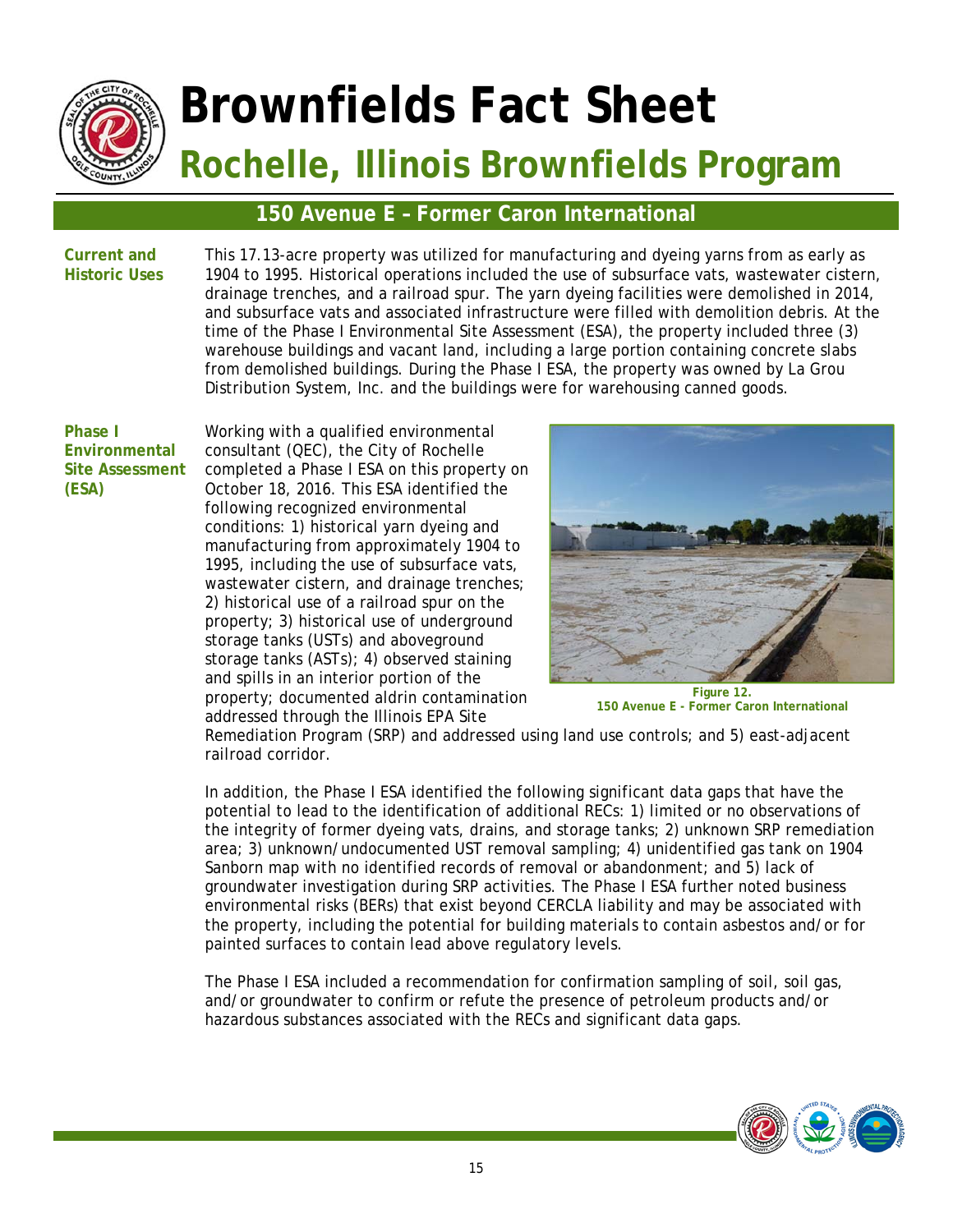| <b>Phase II</b><br>Environmental<br><b>Site Assessment</b> | Working with a QEC, the City of Rochelle completed Phase II Environmental Site Assessment<br>field activities on this property between November 2016 and March 2017. The purpose of<br>this assessment was to conduct soil and groundwater investigative sampling at or near the<br>RECs identified in the Phase I ESA. This Phase II ESA involved the completion of soil borings<br>and installation of groundwater monitoring wells to facilitate the collection of soil and<br>groundwater samples; and completion of a ground penetrating radar (GPR) survey to<br>evaluate the suspect former UST area.                                                                                                                                                                                                                                                                                                                                                                                                                                                                                                                                                                                                                                                                                      |
|------------------------------------------------------------|---------------------------------------------------------------------------------------------------------------------------------------------------------------------------------------------------------------------------------------------------------------------------------------------------------------------------------------------------------------------------------------------------------------------------------------------------------------------------------------------------------------------------------------------------------------------------------------------------------------------------------------------------------------------------------------------------------------------------------------------------------------------------------------------------------------------------------------------------------------------------------------------------------------------------------------------------------------------------------------------------------------------------------------------------------------------------------------------------------------------------------------------------------------------------------------------------------------------------------------------------------------------------------------------------|
|                                                            | Soil and groundwater samples collected from the property were laboratory analyzed for<br>suspect chemical constituents based on the identified RECs, consisting of the following:<br>volatile organic compounds (VOCs), polynuclear aromatic hydrocarbons (PNAs), metals,<br>pesticides, and polychlorinated biphenyls (PCBs). The results of the Phase II investigation<br>activities concluded 1) minimal concentrations of dieldrin and select PNAs and inorganics in<br>soil exceeding Tier 1 Soil Remediation Objectives; and 2) minimal concentrations of select<br>inorganics exceeding Class I Groundwater Remediation Objectives. A draft Phase II ESA was<br>completed on April 27, 2017.                                                                                                                                                                                                                                                                                                                                                                                                                                                                                                                                                                                               |
| Remedial<br>Planning                                       | Based on the investigation findings, the City of Rochelle initiated remedial planning efforts<br>with a QEC, with the intention of enrolling a 6.4-acre portion of the property in the Illinois<br>EPA SRP. A draft Site Investigation Report, Remedial Objectives Report, and Remedial<br>Action Plan (SIR/ROR/RAP) was prepared to document the completed site characterization<br>and propose a strategy for mitigation of identified impacts in accordance with Illinois EPA<br>requirements. The proposed strategy to protect human health and the environment from<br>chemical concentrations in soil and groundwater on the property consists of institutional<br>controls, including an industrial/commercial land use restriction, engineered barriers,<br>construction worker notification, slab-on-grade or full concrete basement construction, and<br>reliance on the existing City-wide groundwater use ordinance. These controls congruent<br>with anticipated future land use and minimize cost while mitigating potential receptor<br>exposure to subsurface chemical impacts. As of the expiration of the assessment grant, the<br>City of Rochelle was still in discussions with the landowner regarding SRP enrollment of the<br>site and submittal of the draft SIR/ROR/RAP. |
| <b>Site</b><br>Redevelopment                               | The City of Rochelle is pursuing a development agreement with the landowner. The<br>landowner has indicated they wish to pursue a No Further Remediation letter for the<br>property and redevelop the site into commercial/industrial reuse while considering the<br>necessary institutional controls and engineered barriers.                                                                                                                                                                                                                                                                                                                                                                                                                                                                                                                                                                                                                                                                                                                                                                                                                                                                                                                                                                    |

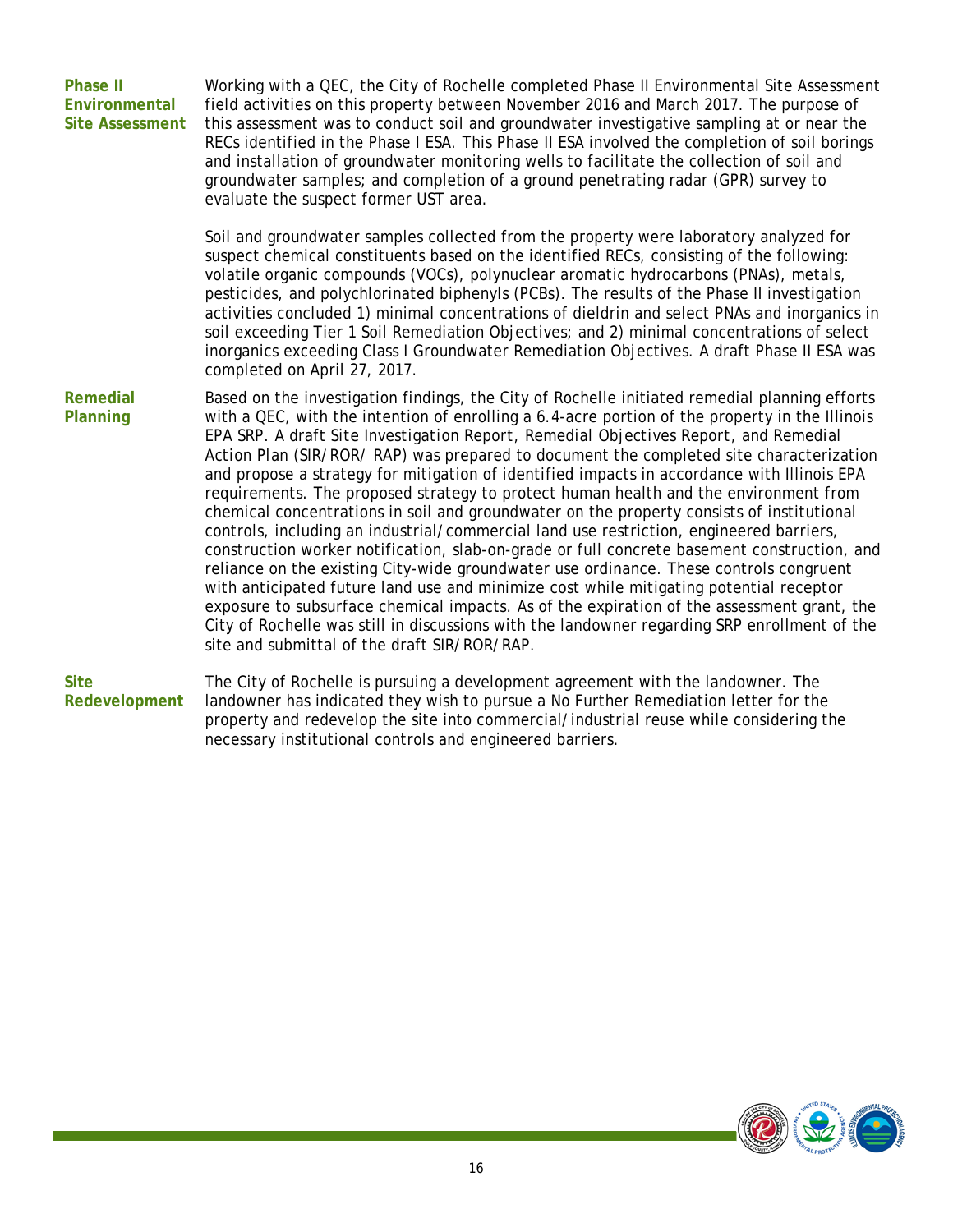

#### **194 North 15th Street – Former Del Monte Plant #194**

**Current and Historic Uses**  This 5.82-acre property was utilized for industrial-scale food canning from prior to 1904 until at least 1982. Operations included the use of railroad spurs, aboveground and underground storage tanks, an incinerator, and repair shop. At the time of the Phase I ESA, the property was largely vacant, with a small portion of the property building leased for storage.

**Phase I Environmental Site Assessment (ESA)** 

The City of Rochelle, working with a qualified environmental consultant, completed a Phase I ESA on March 12, 2018. The Phase I ESA identified the following recognized environmental conditions (RECs) in connection with the property: 1) historical, long-term bulk storage of petroleum products associated with industrial operations; 2) historical, long-term use of rail spurs; 3) documented release of heating oil from a underground storage tank (UST), with regulatory closure relying on industrial/commercial land use restriction; 4) near proximity, upgradient leaking UST incident that has not received regulatory closure; and 5) long-term adjacent railroad use.



**194 North 15th Street - Former Del Monte Plant #194** 

In addition, the Phase I ESA identified the following significant data gaps that have the potential to lead to the identification of additional RECs: 1) unidentified pipes protruding from the ground adjacent to the building with potential to be associated with current or former USTs; 2) no records of removal or abandonment of a 500-gallon gasoline UST identified in the 1962 facility map; and 3) use, contents, and integrity of a concrete reservoir historically located near the boiler room, rail spur termination, and repair shop. The Phase I ESA further noted business environmental risks (BERs) that exist beyond CERCLA liability and may be associated with the property, including the potential for building materials to contain asbestos and/or for painted surfaces to contain lead above regulatory levels.

The Phase I ESA included a recommendation for confirmation sampling of soil, soil gas, and/or groundwater to confirm or refute the presence of petroleum products and/or hazardous substances associated with the RECs and significant data gaps.

**Planned Next Steps and Potential Site Reuse Plans** 

The property was purchased by a local developer for indoor/outdoor storage. Approximately \$200,000 have been spent to fortify the building and prepare for storage operations.

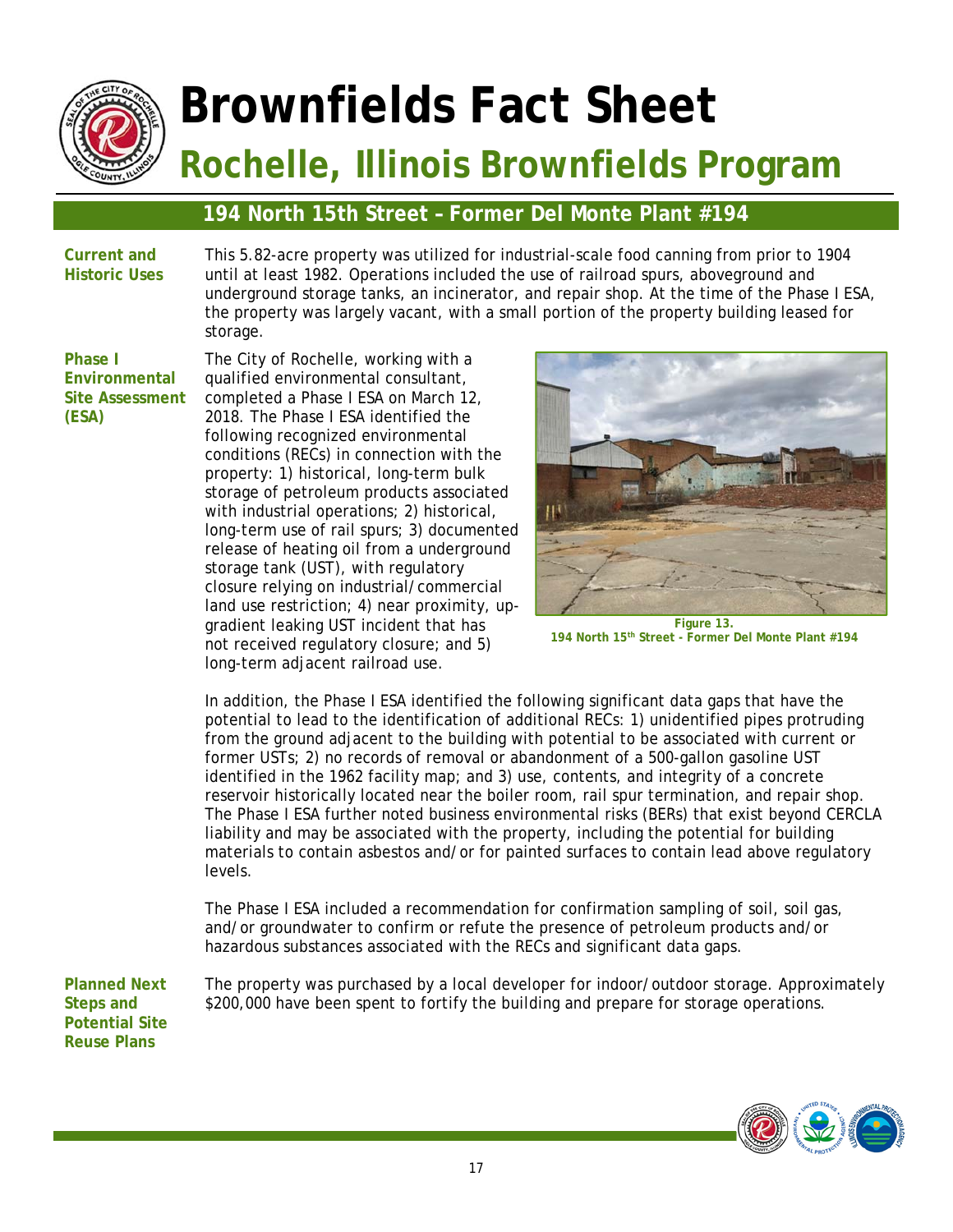

#### **507 West 4th Avenue – El Sol Restaurant**

**Current and Historic Uses**  At the time of the Phase I Environmental Site Assessment, this 0.05-acre property was occupied by a restaurant and retail store. The property was first developed for commercial purposes prior to 1886, with historical occupants including a wagon shop, print shop, hand laundry, barber, realtor, and restaurant.

**Phase I Environmental Site Assessment (ESA)** 

The City of Rochelle, working with a qualified environmental consultant, completed a Phase I ESA on June 14, 2018. The Phase I ESA identified no recognized environmental conditions (RECs) or significant data gaps in connection with the property.

The Phase I ESA further noted business environmental risks (BERs) that exist beyond CERCLA liability and may be associated with the property, including the potential for building materials to contain asbestos and/or for painted surfaces to contain lead above regulatory levels.



**Figure 14. 507 West 4th Avenue - El Sol Restaurant** 

The Phase I ESA did not include recommendations for further assessment.

**Planned Next Steps and Potential Site Reuse Plans** 

The current restaurant operations will remain at this site, with some discussion of moving into the east adjacent site (Hallmark Building). Commercial and retail additions to the downtown district help to make this site a prime location for future redevelopment.

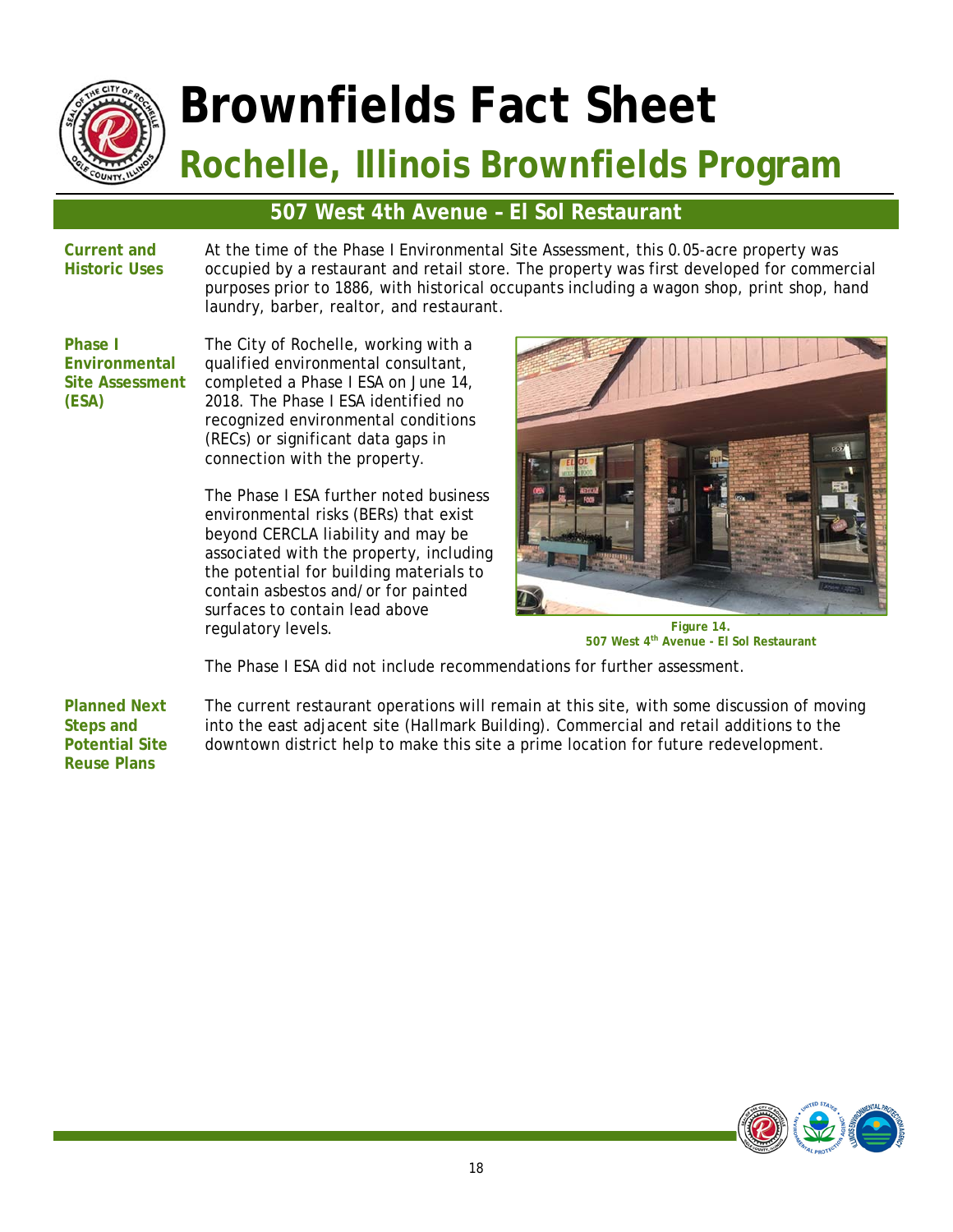

#### **427 North 6th Street**

**Current and Historic Uses**  At the time of the Phase I Environmental Site Assessment, this 0.19-acre property was occupied by a two-story, multi-tenant residential structure and detached garage. The property was utilized for residential purposes since prior to 1886.

**Phase I Environmental Site Assessment (ESA)** 

The City of Rochelle, working with a qualified environmental consultant, completed a Phase I ESA on July 11, 2018. The Phase I ESA identified the following recognized environmental condition (REC) in connection with the property: inground capped pipe along garage exterior with the potential to be associated with a current or former underground storage tank (UST).

In addition, the Phase I ESA identified the following significant data gap that has the potential to lead to the identification of additional RECs: an unidentified pipe with a curved top which may be part of a former or



**Figure 15. 427 North 6th Street** 

existing water well, septic system, or UST system. The Phase I ESA further noted business environmental risks (BERs) that exist beyond CERCLA liability and may be associated with the property, including the potential for building materials to contain asbestos and/or for painted surfaces to contain lead above regulatory levels.

The Phase I ESA included a recommendation for ground penetrating radar (GPR) or similar subsurface scanning technology to confirm or refute the presence of USTs.

**Phase II ESA** The City of Rochelle, working with a qualified environmental consultant, completed a limited Phase II ESA on this property on August 7, 2018, to evaluate the REC and significant data gap identified in the Phase I ESA. The investigative activities included ground penetrating radar (GPR) and electromagnetic (EM) survey in the vicinity of observed inground pipes. The GPR and EM scans revealed no indications of a UST within the scan area.

**Planned Next Steps and Potential Site Reuse Plans**  This property was part of a larger assemblage of parcels for a local developer. A new distillery has been constructed in downtown Rochelle, and this property and the south adjacent parcels were cleared and redeveloped as a rickhouse for the distillery. The rickhouse redevelopment cost approximately \$2,000,000.

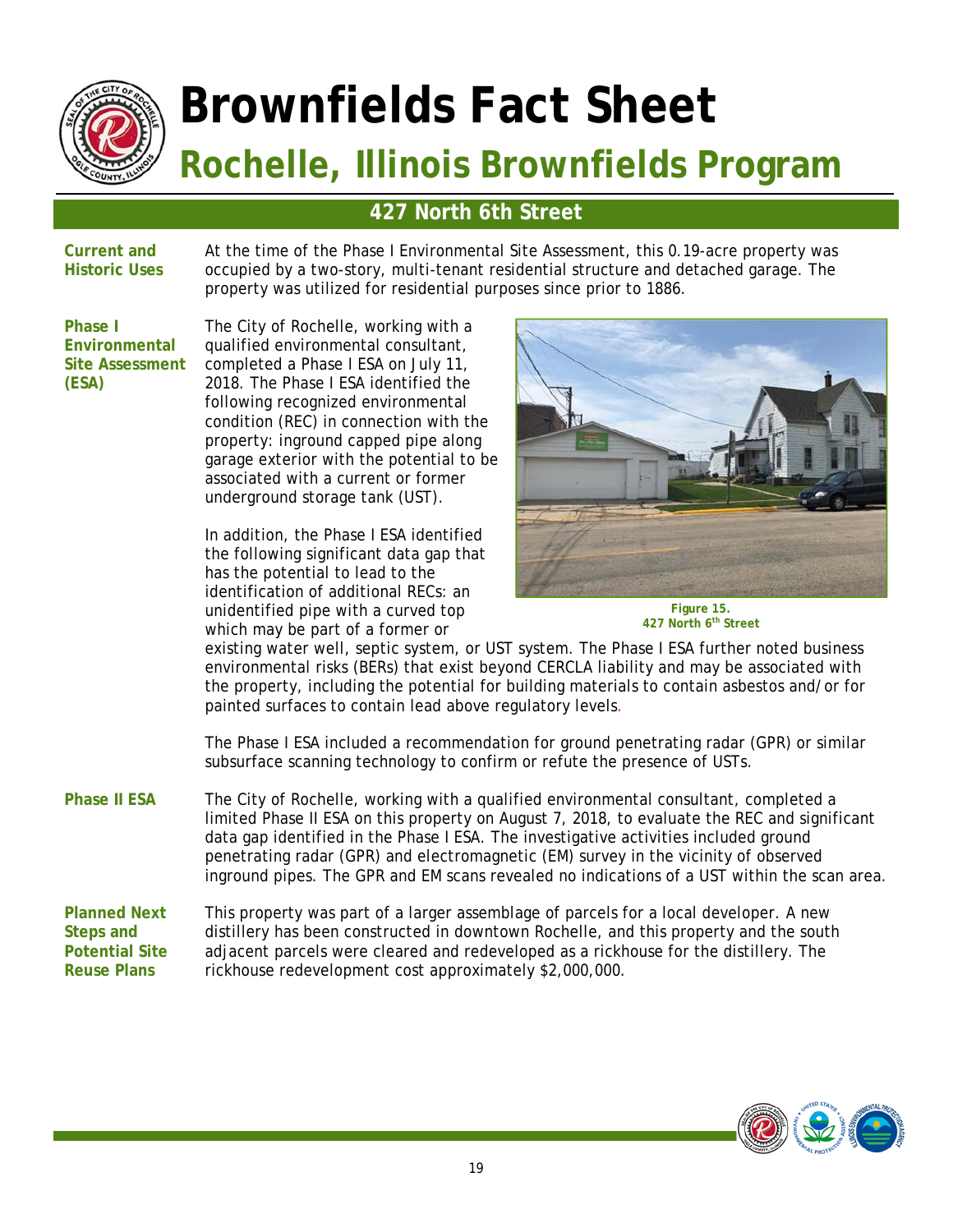

### **1380 North 7th Street – Former Krahenbuhl Dealership**

#### **Current and Historic Uses**

At the time of the Phase I Environmental Site Assessment, this 3.84-acre property was developed with two, vacant single-story commercial buildings with miscellaneous storage. The property was historically occupied by an automotive dealership and vehicle repair facility from the late 1960s until at least 2014.

**Phase I Environmental Site Assessment (ESA)** 

The City of Rochelle, working with a qualified environmental consultant, completed a Phase I ESA on August 9, 2018. The Phase I ESA identified the following recognized environmental condition (REC) in connection with the property: historical use of a 500-gallon gasoline underground storage tank (UST).

In addition, the Phase I ESA identified the following significant data gap that has the potential to lead to the identification of additional RECs: environmental complaint submitted to the US EPA in 1994 indicated the 500 gallon UST may not have been removed



**Figure 16. 1380 North 7th Street – Former Krahenbuhl Dealership** 

as reported and other USTs may exist. The Phase I ESA further noted business environmental risks (BERs) that exist beyond CERCLA liability and may be associated with the property, including the potential for building materials to contain asbestos and/or for painted surfaces to contain lead above regulatory levels.

The Phase I ESA included a recommendation for confirmation sampling of soil, soil gas, and/or groundwater to confirm or refute the presence of petroleum products and/or hazardous substances associated with the RECs and significant data gaps.

Phase II ESA The City of Rochelle, working with a qualified environmental consultant, completed a limited Phase II ESA on this property on October 17, 2018, to evaluate the REC and significant data gap identified in the Phase I ESA. The Phase II ESA involved the completion of soil borings to facilitate the collection of soil samples; and completion of a ground penetrating radar (GPR) survey to evaluate the suspect former UST area. Groundwater was not encountered during Phase II drilling activities, which were extended to bedrock.

> Soil samples collected from the property were laboratory analyzed for suspect chemical constituents based on the identified REC, consisting of the following: volatile organic compounds (VOCs), polynuclear aromatic hydrocarbons (PNAs), and Resource Conservation and Recovery Act (RCRA) metals.

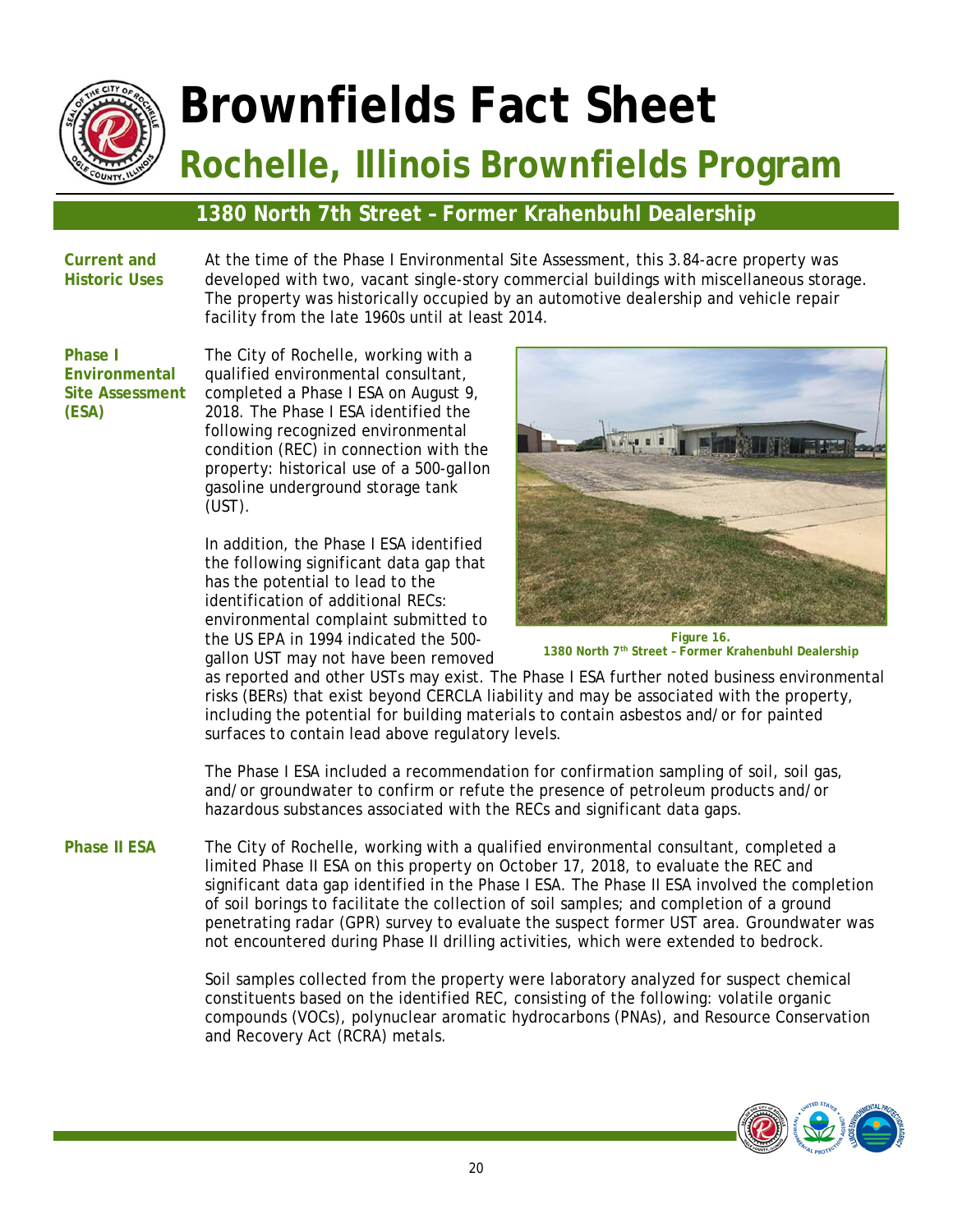The results of the Phase II investigation activities identified 1) a suspect UST removal cavity in the vicinity of the reported historical UST; and 2) concentrations of arsenic in three (3) soil shallow samples slightly exceeding the Tier 1 Soil Remediation Objective (nonmetropolitan statistical area background concentration). Given that arsenic is not an indicator contaminant of gasoline or oil and is likely indicative of natural concentrations in soil, and no VOCs or PNAs were identified exceeding Soil Remediation Objectives, the Phase II ESA concluded that the former UST does not appear to have impacted the property.

**Planned Next Steps and Potential Site Reuse Plans**  The property is currently being marketed using the Phase I and Phase II ESAs for transaction and redevelopment. This site is located in an Opportunity Zone and newly-invoked TIF district, providing plenty of incentives for commercial/retail redevelopment.

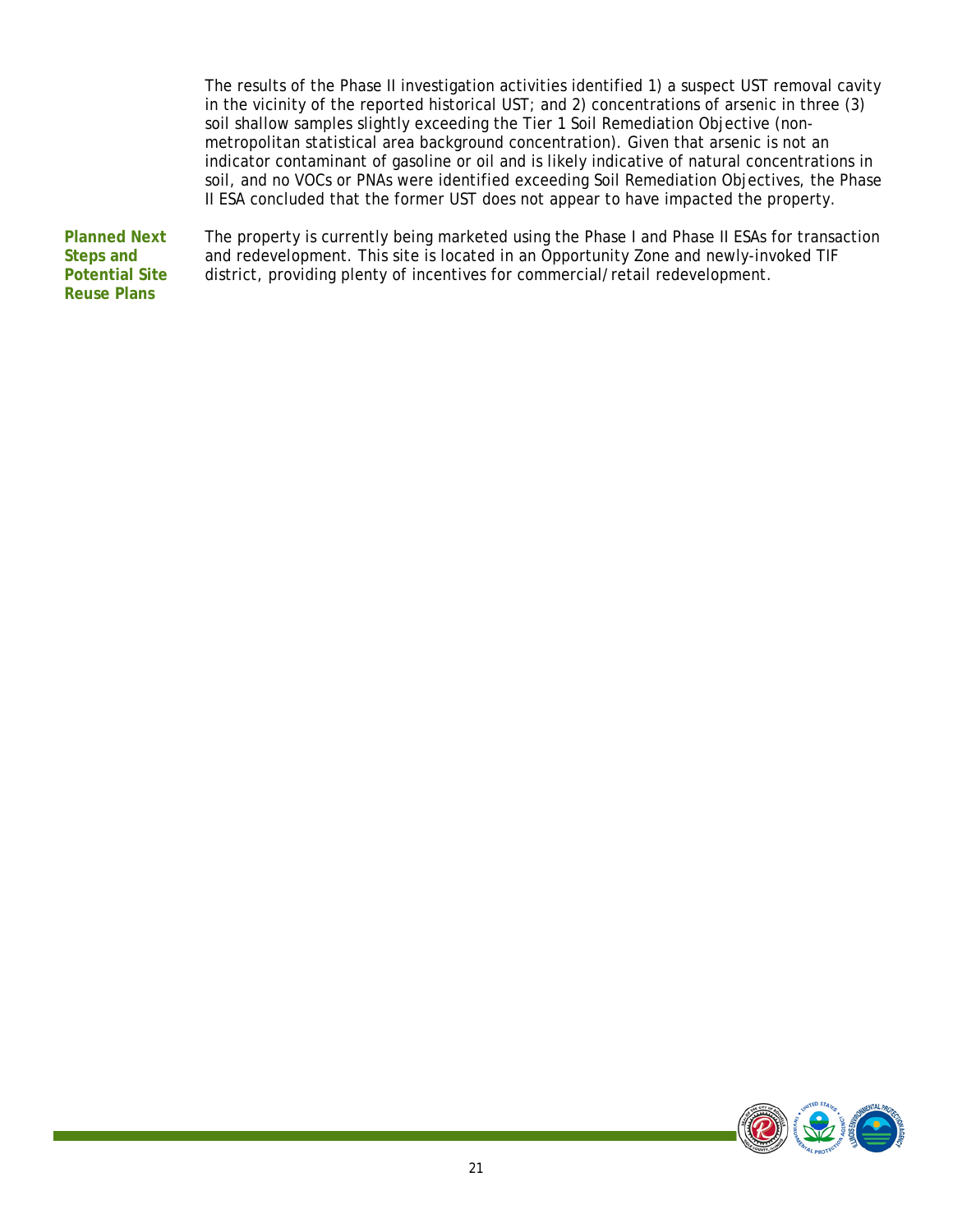

#### **1382-1384 North 8th Street – School Bus Barn**

**Current and Historic Uses** 

**Environmental Site Assessment** 

**Phase I** 

**(ESA)** 

This 2.0-acre site was undeveloped and/or agricultural land until being developed as a bus transportation hub in the 1970s. At the time of the Phase I Environmental Site Assessment, the property was occupied by the Rochelle Township High School Transportation Department for the storage and maintenance of school buses.

The City of Rochelle, working with a qualified environmental consultant, completed a Phase I ESA on August 13, 2018. The Phase I ESA identified the following recognized environmental

condition (REC) in connection with the property: floor drains which discharge directly to the exterior ground surface and are in the vicinity of motor oil above ground storage tanks (ASTs) and miscellaneous automotive solvents and chemicals.

In addition, the Phase I ESA identified the following significant data gap that has the potential to lead to the identification of additional RECs: possible private well and septic system. The Phase I ESA further noted business environmental risks (BERs) that exist beyond CERCLA



**Figure 17. 1382-1384 North 8th Street - School Bus Barn** 

liability and may be associated with the property, including the following: 1) on-going operations necessitating future spill prevention and regulatory permitting for the diesel AST; 2) possible presence of a well and septic system requiring proper maintenance and presenting the risk of subsurface contamination; and 3) the potential for building materials to contain asbestos and/or for painted surfaces to contain lead above regulatory levels.

The Phase I ESA included a recommendation for confirmation sampling of soil, soil gas, and/or groundwater to confirm or refute the presence of petroleum products and/or hazardous substances associated with the RECs and significant data gaps.

**Planned Next Steps and Potential Site Reuse Plans** 

The property owner elected to not move forward with Phase II ESA work. This property is now located in an Opportunity Zone and TIF district, which in conjunction with the Phase I ESA, will allow for future redevelopment.

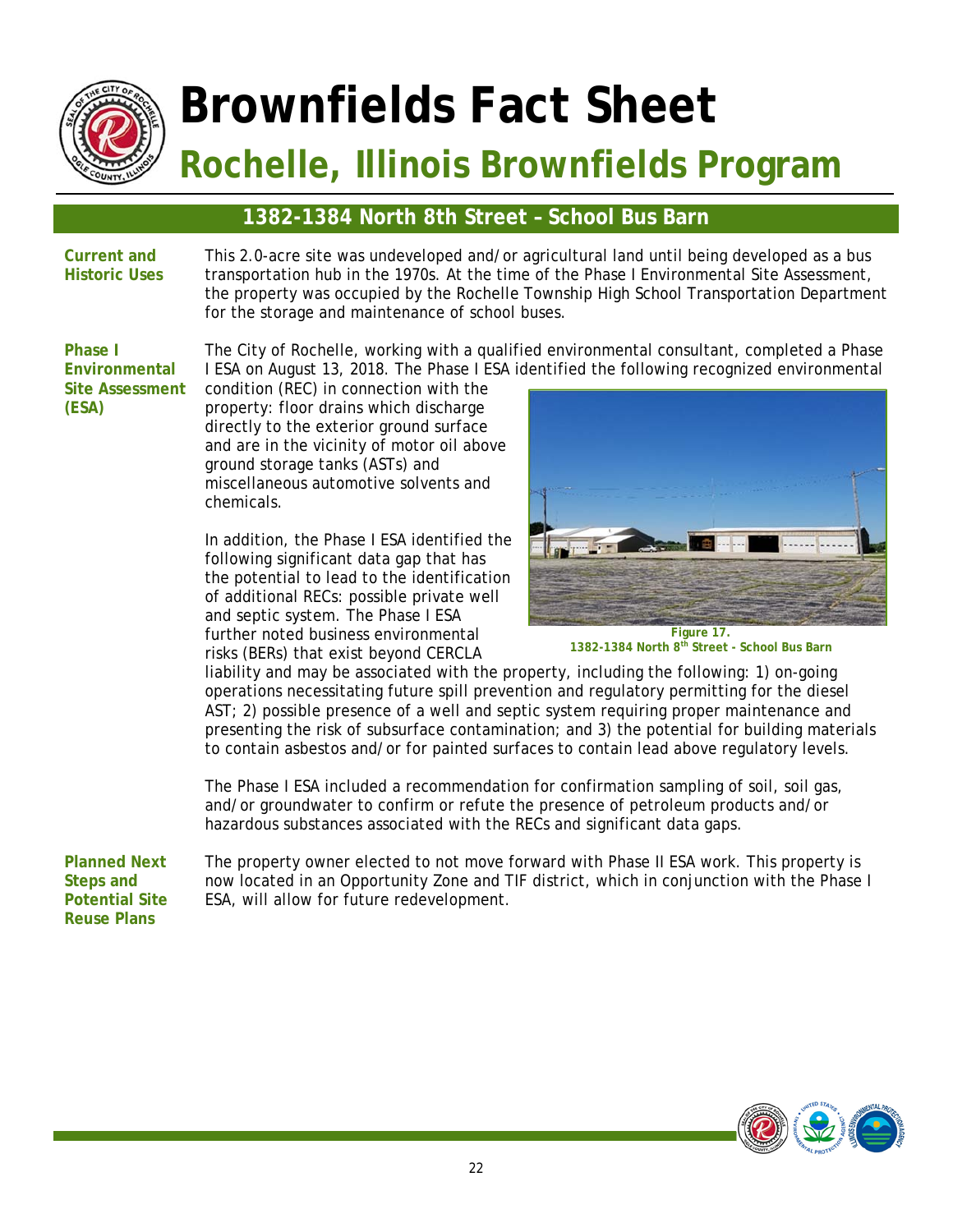

#### **410 Cherry Avenue**

**Current and Historic Uses** 

This 0.1-acre site was first developed prior to 1886 and has been utilized for various commercial/retail enterprises, including restaurant, bakery, grocery, plumber, paint store, and decorating. At the time of the Phase I Environmental Site Assessment, the property was occupied by a vacant commercial building.

**Phase I Environmental Site Assessment (ESA)** 

The City of Rochelle, working with a qualified environmental consultant, completed a Phase I ESA on November 28, 2018. The Phase I ESA identified no recognized environmental conditions (RECs) or significant data gaps in connection with the property.

The Phase I ESA noted business environmental risks (BERs) that exist beyond CERCLA liability and may be associated with the property, including observed mold in the property building and the potential for building materials to contain asbestos and/or for painted surfaces to contain lead above regulatory levels.

The Phase I ESA did not include recommendations for further assessment. The City of Rochelle moved forward with asbestos and lead-based paint inspections, which did not identify significant findings of hazardous building materials.



**Figure 18. 410 Cherry Avenue** 

**Planned Next Steps and Potential Site Reuse Plans**  The City of Rochelle purchased the property and released a Request for Proposals for redevelopment. The Phase I ESA and hazardous building material inspections have paved the way for a developer to put the property building back into productive re-use.

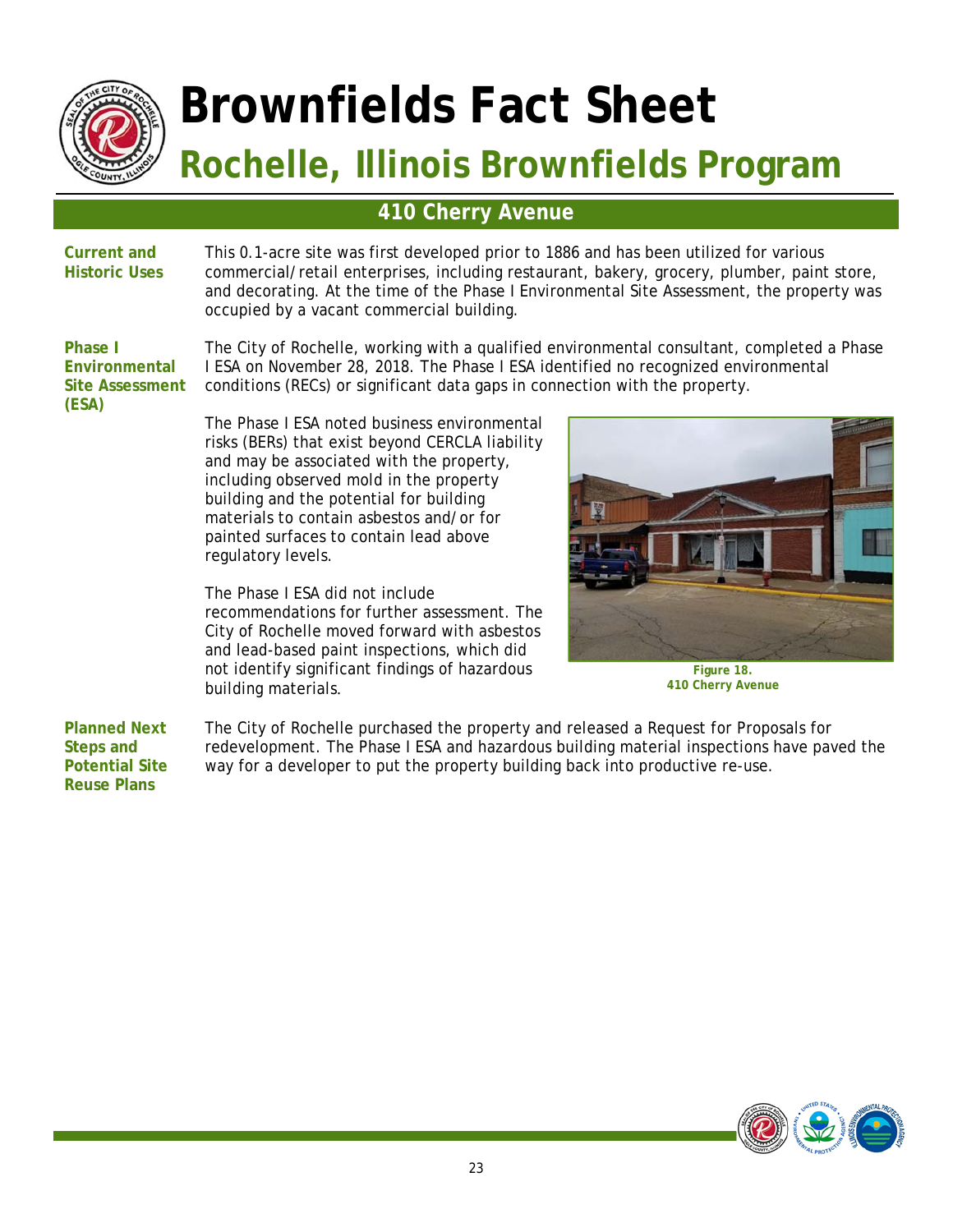

#### **201 North Washington Street and 512 West 2nd Avenue – JH Patterson Lumber**

**Current and Historic Uses**  The property consists of two non-contiguous parcels encompassing a total of 0.94 acres and was historically occupied by a lumber yard (northeast parcel) and grain elevator, hatchery, and automobile sales and service (southwest parcel). At the time of the Phase I and Phase II Environmental Site Assessments, the property was vacant.

**Phase I Environmental Site Assessment (ESA)** 

The City of Rochelle, working with a qualified environmental consultant, reviewed a Phase I ESA completed on behalf of others on September 21, 2015 and revised on April 25, 2016. The City of Rochelle was issued a reliance letter for the Phase I ESA and associated update on April 27, 2016. Based on review of the Phase I ESA, the following recognized environmental conditions (RECs) were identified in connection with the property: 1) approximately 40 drums of oily water and other substances that were removed in September 2015; 2) Quonset hut contents including tar, old paint, solvent containers, and discarded batteries; 3) historical lumber yard



**Figure 19. 201 North Washington Street and 512 West 2nd Avenue - JH Patterson Lumber** 

operations and coal storage; 4) former automobile sales and service operations; 5) historical use of a rail spur; 6) vehicle storage; and 7) historical underground storage tanks (USTs).

In addition, the Phase I ESA identified the following business environmental risks (BERs) that exist beyond CERCLA liability: the potential for building materials to contain asbestos and/or for painted surfaces to contain lead above regulatory levels.

**Phase II ESA** The City of Rochelle, working with a qualified environmental consultant, completed a focused Phase II ESA on this property on September 27, 2016, to evaluate the RECs identified during review of the Phase I ESA. The Phase II ESA involved the completion of soil borings to facilitate the collection of soil samples. Groundwater was not encountered during Phase II drilling activities, which were extended to bedrock.

> Soil samples collected from the property were laboratory analyzed for suspect chemical constituents based on the identified REC, consisting of the following: volatile organic compounds (VOCs), polynuclear aromatic hydrocarbons (PNAs), polychlorinated biphenyls (PCBs), and Resource Conservation and Recovery Act (RCRA) metals.

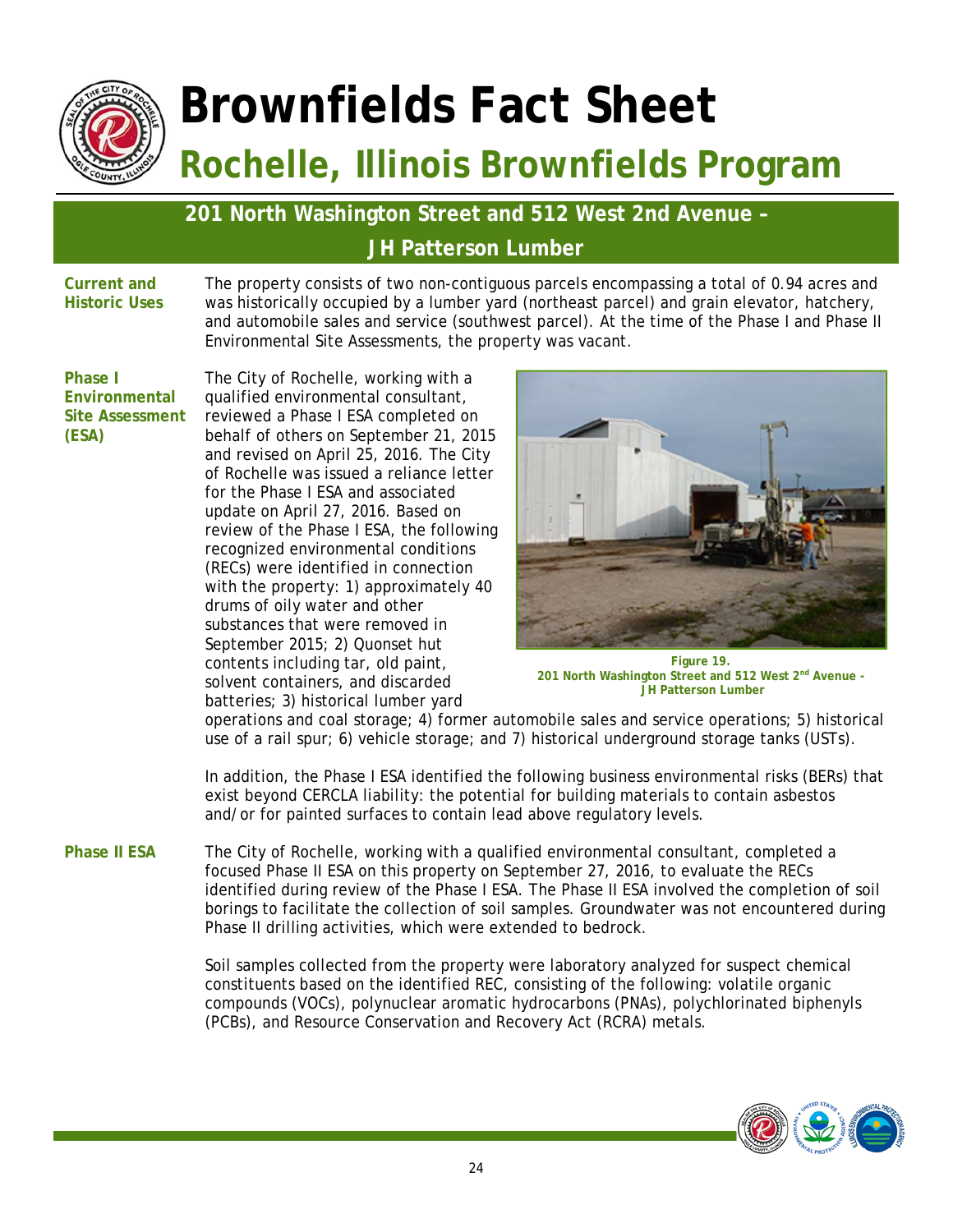The soil sample results revealed that none of the analyzed constituents were present in soil at concentrations exceeding Tier 1 Soil Remediation Objectives, with the exception of arsenic in one (1) shallow sample, which was attributed to urban fill material and/or railroad operations. The Phase II ESA recommended potential mitigation actions for the identified arsenic concentrations, including excavation or installation of an engineered barrier.

**Supplemental Phase II ESA**  Following the completion of the Phase I and Phase II ESA, the City of Rochelle was contacted by an individual with knowledge of historical operations on the property, who indicated suspect USTs in the southern portion of the property. Based on this new information, the City of Rochelle, working with a qualified environmental consultant, completed a supplemental Phase II ESA on May 24, 2017. The supplemental Phase II investigation activities consisted of a ground penetrating radar (GPR) survey and completion of additional soil borings.

> The GPR scan identified a subsurface anomaly which resembled a backfilled excavation (i.e. possible UST removal cavity). Soil borings were subsequently completed in and immediately adjacent to the identified subsurface anomaly to facilitate collection of soil samples from depth intervals where suspect UST chemicals of concern would most likely be encountered. Soil samples collected from the suspect UST excavation were laboratory analyzed for benzene, toluene, ethylbenzene, and xylenes (BTEX) and PNAs. None of the analyzed constituents were detected above Tier 1 Soil Remediation Objectives.

> The supplemental Phase II ESA concluded that a UST is not currently present in the investigated area, and the soil does not appear to be impacted in the suspected former UST area.

**Planned Next Steps and Potential Site Reuse Plans**  The City of Rochelle took ownership of these properties for future development. The building at 201 North Washington Street has been re-purposed for municipal equipment storage. The parcels at 512 West 2<sup>nd</sup> Avenue are proposed to be redeveloped as a new well house for Rochelle Municipal Utilities.

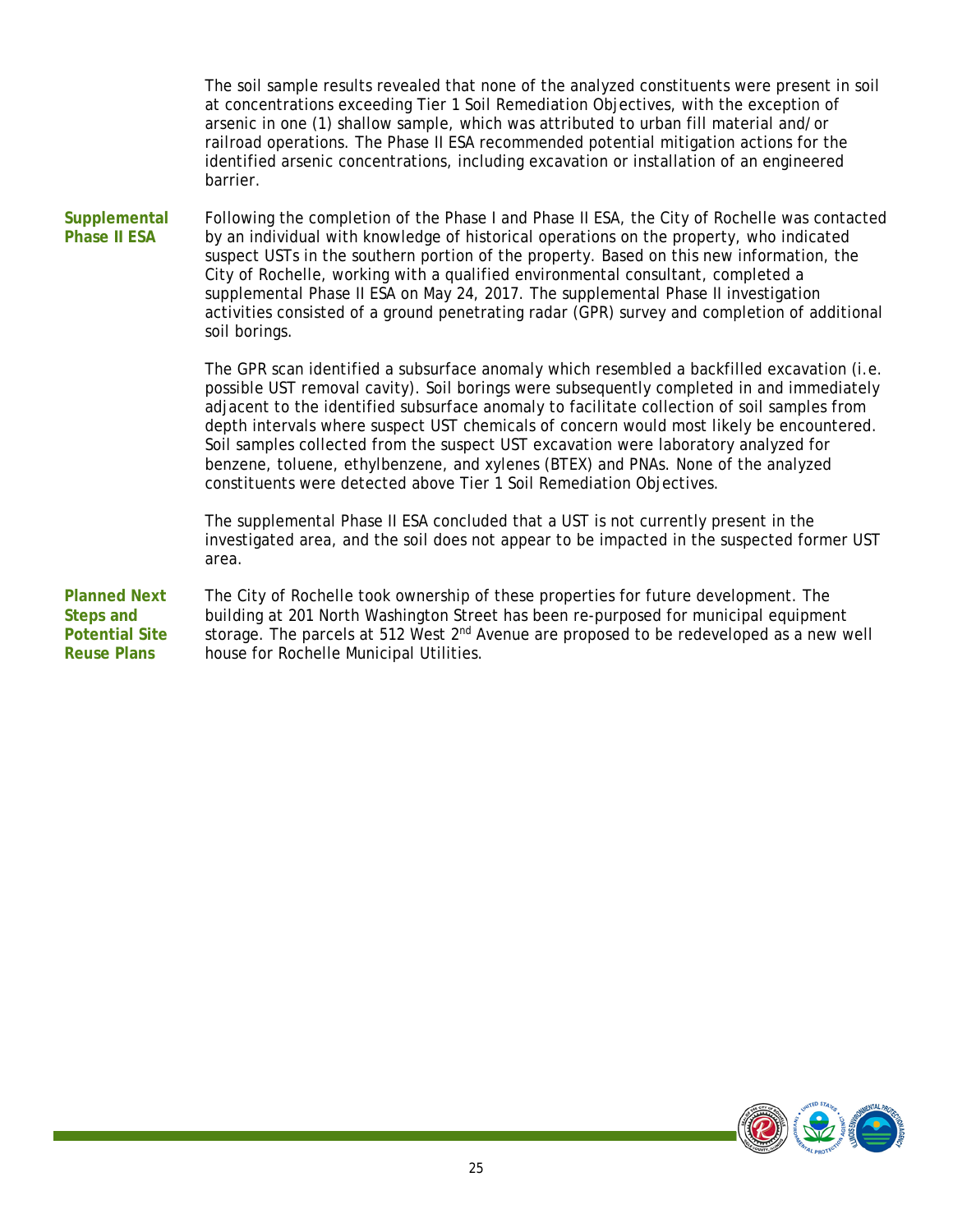

#### **300 East Steward Road**

**Current and Historic Uses** 

This 48.01-acre site has been utilized for agricultural purposes from prior to 1939 to the time of the Phase II Environmental Site Assessment.

**Phase II Environmental Site Assessment (ESA)** 

The City of Rochelle, working with a qualified environmental consultant, completed a Phase II ESA on April 2, 2018. A Phase I ESA was completed on behalf of others in December 2017 and identified the following recognized environmental condition (REC): select chemical

constituents in groundwater at levels exceeding Tier 1 Groundwater Remediation Objectives identified at the nearby site located at 8431 South Main Street, with potential to migrate to the property. The Phase I ESA additionally identified anecdotal reports of used oil dumping in a portion of the property and private well contamination at the adjacent residences in the late 1970s. The Phase II ESA was intended to evaluate the potential presence of soil and/or groundwater contamination associated with the identified REC and anecdotal reports.

The Phase II ESA involved the completion of soil borings and installation of



**Figure 20. 300 East Steward Road** 

groundwater monitoring wells to facilitate collection of soil and groundwater samples for chemical analysis. Soil and groundwater samples collected from the property were laboratory analyzed for volatile organic compounds (VOCs) and polynuclear aromatic hydrocarbons (PNAs). None of the analyzed constituents were detected in soil or groundwater above laboratory reporting limits.

The Phase II ESA concluded that the shallow soil and groundwater at the property did not appear to be impacted by the historical petroleum contamination on the nearby site and no evidence of risk to human health or the environment was identified.

**Planned Next Steps and Potential Site Reuse Plans** 

The site is being considered for commercial, retail, or hotel development. Multiple developments are currently being completed to the west of the site, including a fueling station and agricultural implement equipment sales operation. Considering the ease of access to Interstate 88, the site should experience development within the next few years.

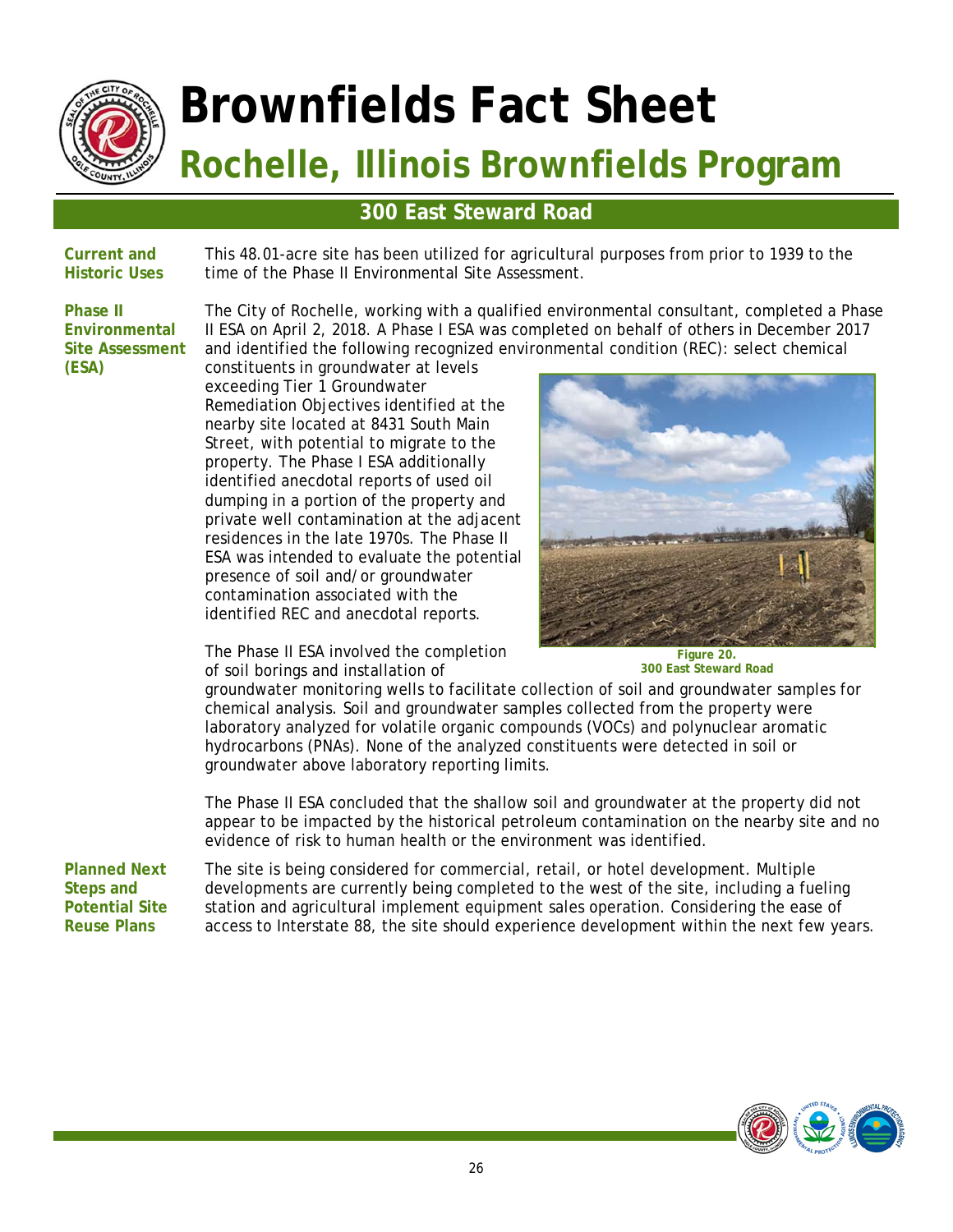

#### **287 West Illinois Route 38**

**Current and Historic Uses**  At the time of the Phase I Environmental Site Assessment, this 0.6-acre property was occupied by a single-story residential structure and detached garage. The property was undeveloped and/or used for agricultural purposes until being developed for residential purposes in the late 1950s.

**Phase I Environmental Site Assessment (ESA)** 

The City of Rochelle, working with a qualified environmental consultant, completed a Phase I ESA on November 17, 2017. The Phase I ESA identified no recognized environmental conditions (RECs) or significant data gaps in connection with the property.

The Phase I ESA further noted business environmental risks (BERs) that exist beyond CERCLA liability and may be associated with the property, including the use of a septic system and the potential for building materials to contain asbestos and/or for painted surfaces to contain lead above regulatory levels.



**Figure 21. 287 West Illinois Route 38** 

The Phase I ESA did not include recommendations for further assessment.

The property remains for sale by the property owner for proposed redevelopment.

**Planned Next Steps and Potential Site Reuse Plans** 

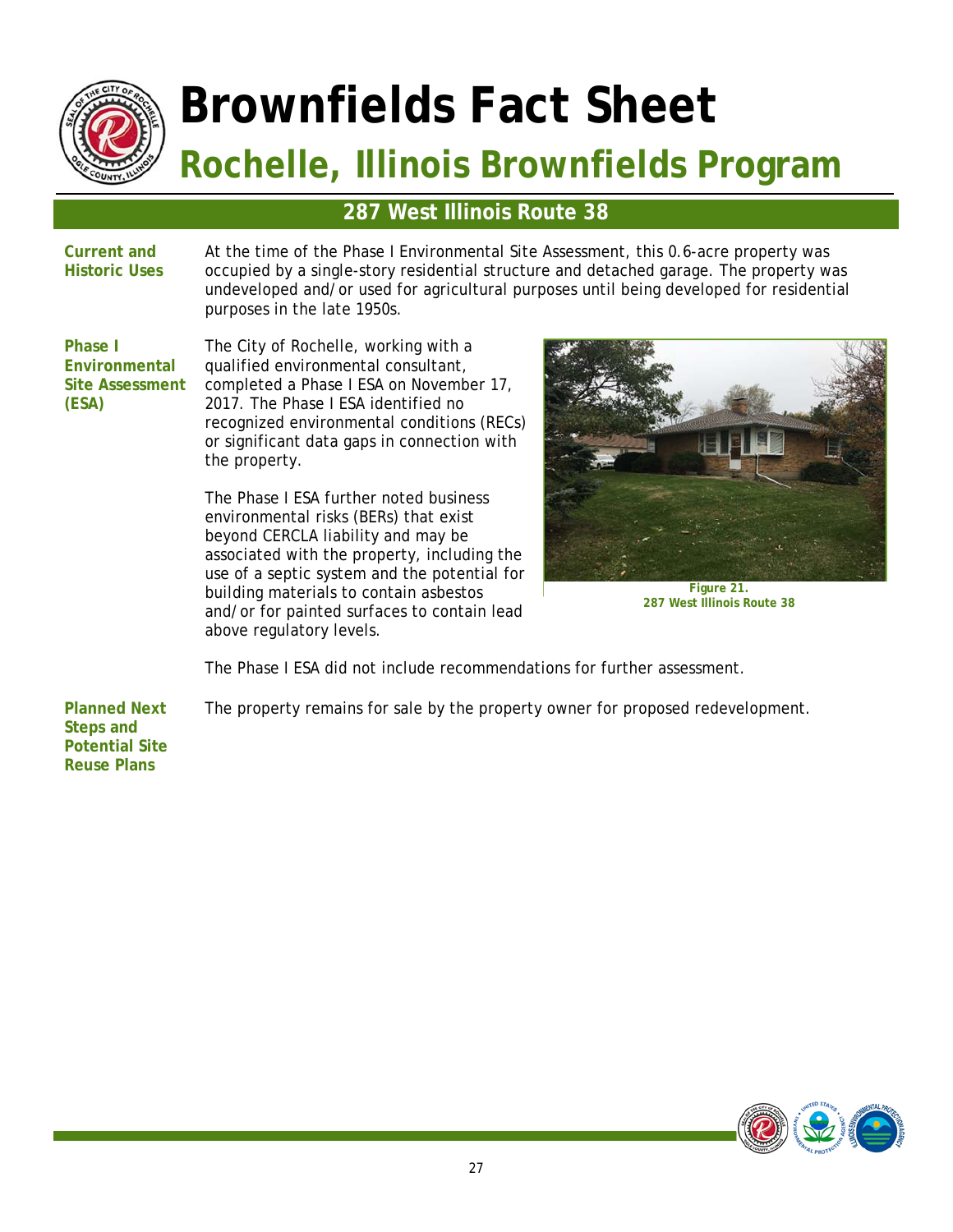

#### **400 Lincoln Highway – Hallmark Building**

**Current and Historic Uses**  At the time of the Phase I Environmental Site Assessment, this 0.08-acre property was occupied by a vacant commercial building. Historically, the property has been utilized for various commercial storefronts since prior to 1886, and was most recently occupied by Stone's Hallmark Shops, Inc., a stationary and gift store.

**Phase I Environmental Site Assessment (ESA)** 

The City of Rochelle, working with a qualified environmental consultant, completed a Phase I ESA on June 14, 2018. The Phase I ESA identified no recognized environmental conditions (RECs) or significant data gaps in connection with the property. Historical commercial operations which likely included small quantities of paint, textile work, and metalworking were identified as a de minimis condition.

The Phase I ESA did not include recommendations for further assessment.

location for future redevelopment.



Commercial and retail additions to the downtown district help to make this site a prime **Figure 22. 400 Lincoln Highway - Hallmark Building** 

**Planned Next Steps and Potential Site Reuse Plans** 

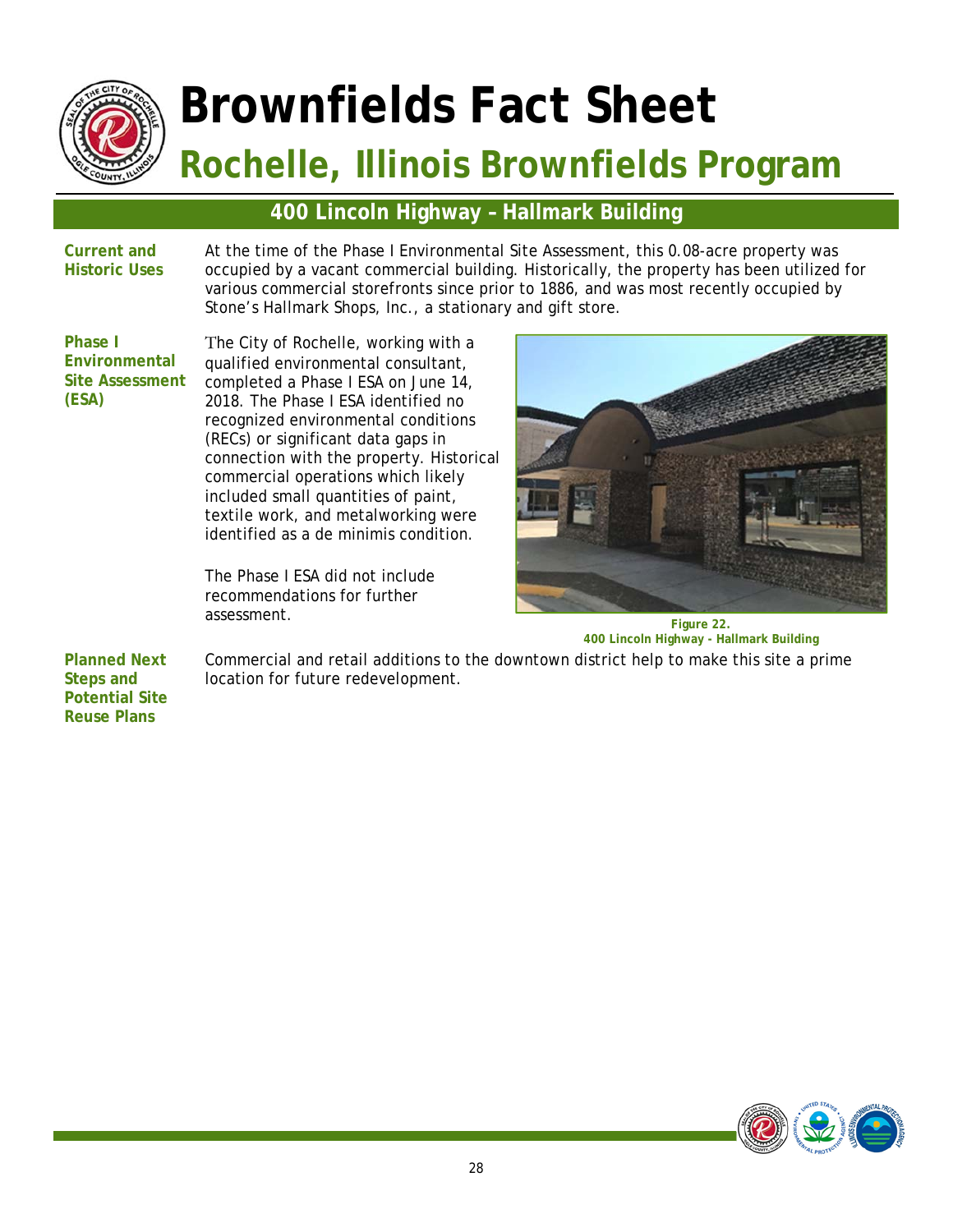

#### **600 and 616 South 7th Street – Former Rochelle Printing Company**

**Current and Historic Uses**  This 3.83-acre property was utilized for large-scale printing operations from prior to 1948 until 2010. At the time of the Phase I Environmental Site Assessment, the property consisted of a vacant 70,000 square-foot single-story commercial building.

**Phase I Environmental Site Assessment (ESA)** 

The City of Rochelle, working with a qualified environmental consultant (QEC), completed a Phase I ESA on this property on June 26, 2018; however, access the interior portions of the property was not available at that time. Once access was obtained, a Phase I ESA Update was completed on December 5, 2018.

The ESA and subsequent update identified the following RECs in connection with the property: 1) documented hydrocarbon contamination in soil during limited Phase II ESA in 2013; 2) presence and historical use of a 1,000-gallon underground storage



**Figure 23. 600 and 616 South 7th Street Former Rochelle Printing Company** 

tank (UST) installed in 1974; 3) historical printing operations with documented hazardous waste generation and observed floor staining; 4) reported historical landfill operations; and 5) documented leaking UST (LUST) on the north-adjacent site with regulatory closure contingent on the use of institutional controls and without evaluation of potential impacts to soil vapor.

The Phase I ESA further noted business environmental risks (BERs) that exist beyond CERCLA liability and may be associated with the property, including the potential for building materials to contain asbestos and/or for painted surfaces to contain lead above regulatory levels. Following interior observations, the Phase I ESA Update identified an additional BER due to observed mold on walls throughout the building.

The Phase I ESA included a recommendation for confirmation sampling of soil, soil gas, and/or groundwater to confirm or refute the presence of petroleum products and/or hazardous substances associated with the RECs.

**Phase II Environmental Site Assessment** 

The City of Rochelle, working with a QEC, completed a Phase II ESA on this property on December 19, 2018. The field activities included a ground penetrating radar (GPR) scan to identify USTs and/or backfilled excavations along the west side of the property building; and completion of four (4) soil borings and installation of four (4) temporary groundwater monitoring wells to facilitate soil and groundwater sampling. Samples were laboratory analyzed for volatile organic compounds (VOCs), polynuclear aromatic hydrocarbons (PNAs), and Resource Conversation and Recovery Act (RCRA) metals.

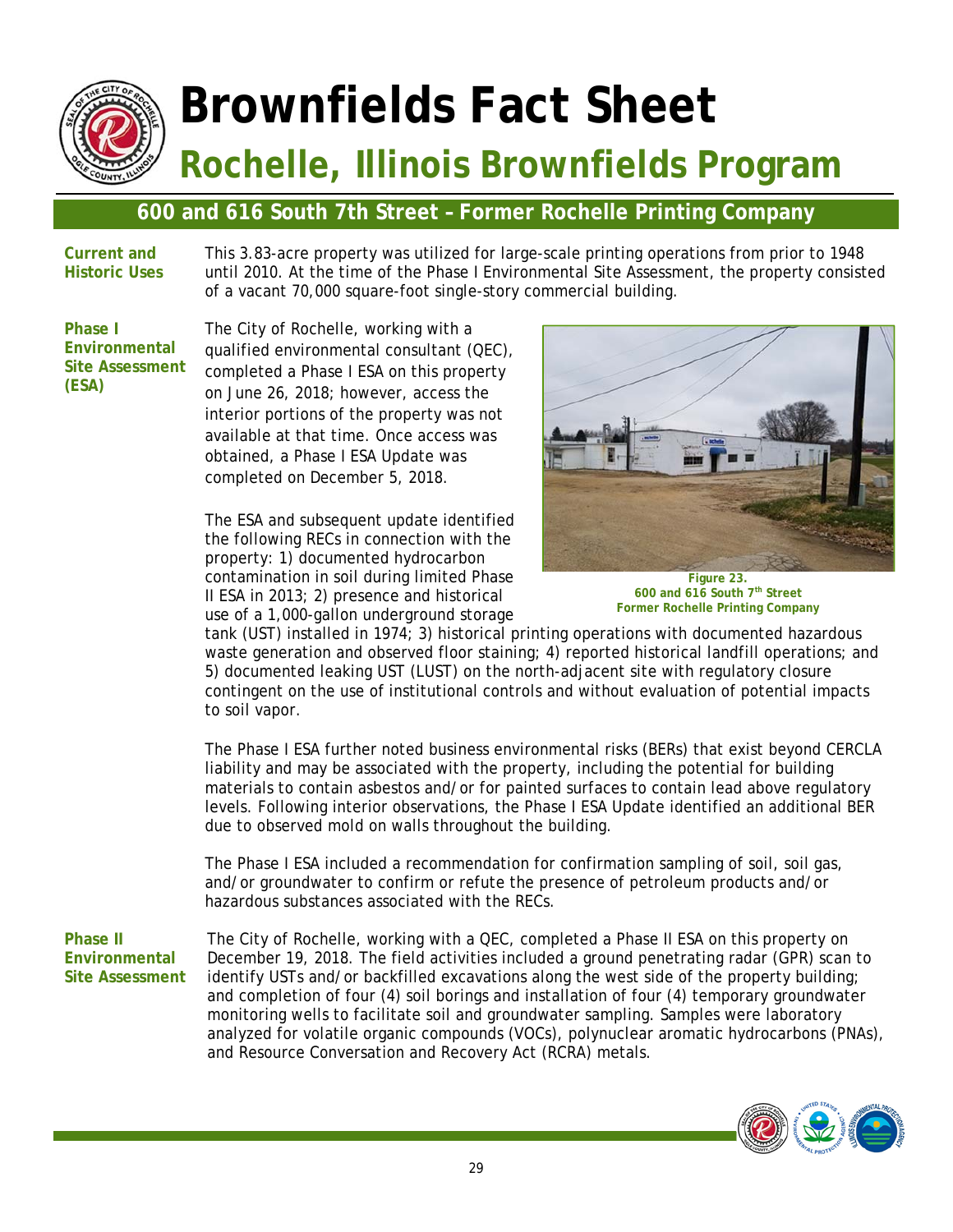Sample results identified select metals and PNAs in soil exceeding one or more Tier 1 Soil Remediation Objective. None of the analyzed constituents were detected in groundwater at concentrations exceed1.ing Class I Groundwater Remediation Objectives. In addition, the GPR survey identified at least one (1) UST was still present on the property.

The Phase II ESA included recommendations for UST removal and mitigation strategies to ensure the protection of human health and the environment from the identified subsurface impacts. In addition, the Phase II suggests enrollment in the Illinois EPA Site Remediation Program (SRP), if a No Further Remediation (NFR) letter is desired.

**Planned Next Steps**  Following the ESAs, the site was purchased by a local developer. The southern parcel was purchased by the south adjacent vehicle sales operation and will be converted to a parking lot for additional vehicle staging. The north parcel and building are proposed to be demolished and redeveloped into a warehousing facility.

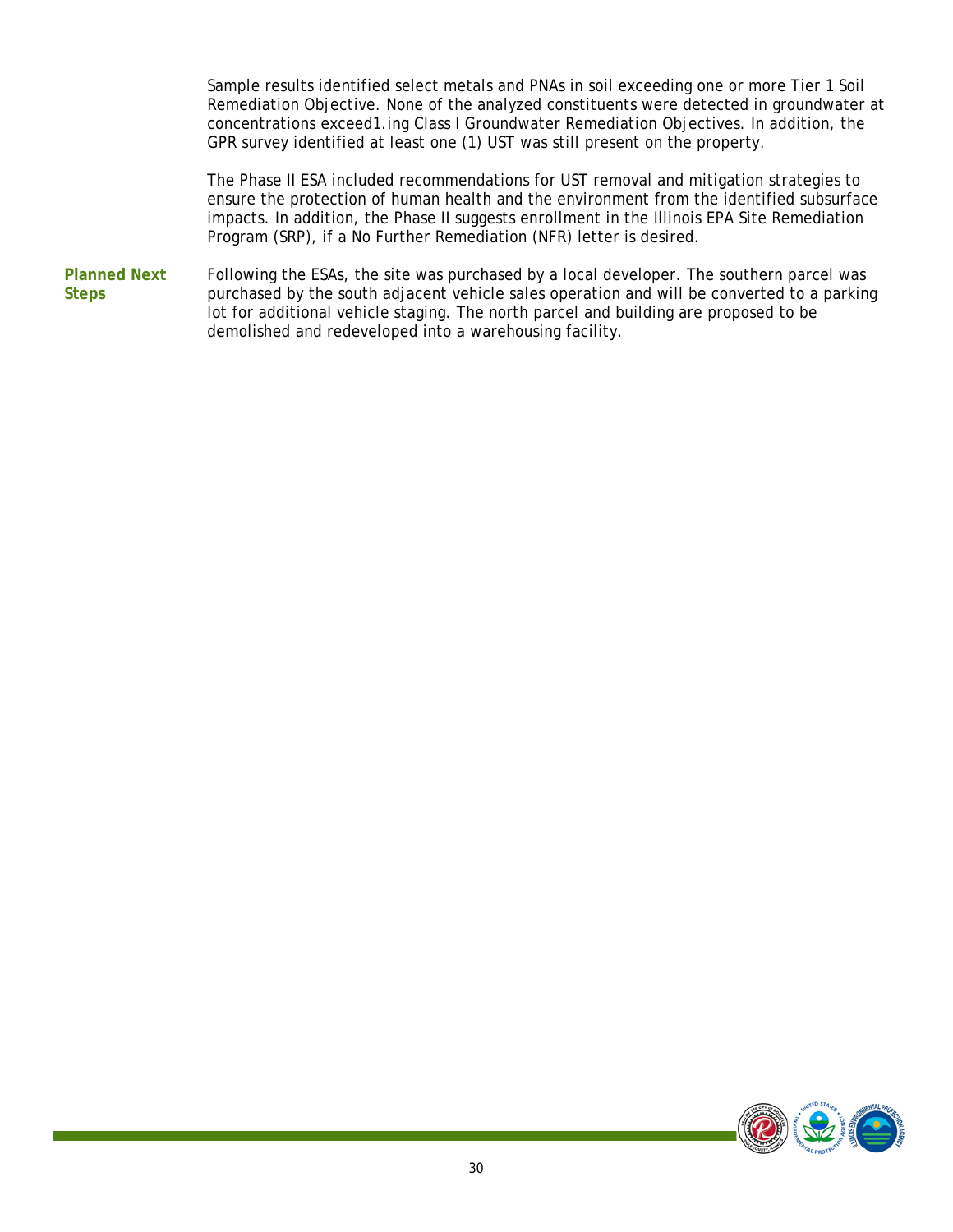

#### **420 South 7th Street – Oaks Restaurant**

**Current and Historic Uses**  At the time of the Phase I Environmental Site Assessment, this 2.4-acre property was an unoccupied, vacant lot. Historically, the property contained a commercial structure, operated as an automotive fueling and service station and restaurant.

**Phase I Environmental Site Assessment (ESA)** 

The City of Rochelle, working with a qualified environmental consultant, completed a Phase I ESA on June 28, 2018. The Phase I ESA identified the following recognized environmental conditions (RECs) in connection with the property: 1) leaking underground storage tank (LUST) incident on the property with regulatory closure relying on institutional controls; 2) reported historical landfill operations; and 3) historical south-adjacent printing operations.

The Phase I ESA did not identify any significant data gaps which may lead to the identification of additional RECs; or



**Figure 24. 420 South 7th Street - Oaks Restaurant** 

business environmental risks (BERs) that exist beyond CERCLA liability.

The Phase I ESA included a recommendation for confirmation sampling of soil, soil gas, and/or groundwater to confirm or refute the presence of petroleum products and/or hazardous substances associated with the RECs.

**Planned Next Steps and Potential Site Reuse Plans**  The property owner has not been receptive to redevelopment discussions with the City of Rochelle. However, given the location of this site along the busy South  $7<sup>th</sup>$  Street corridor, it is likely the site will be redeveloped in the future for commercial/retail purposes.

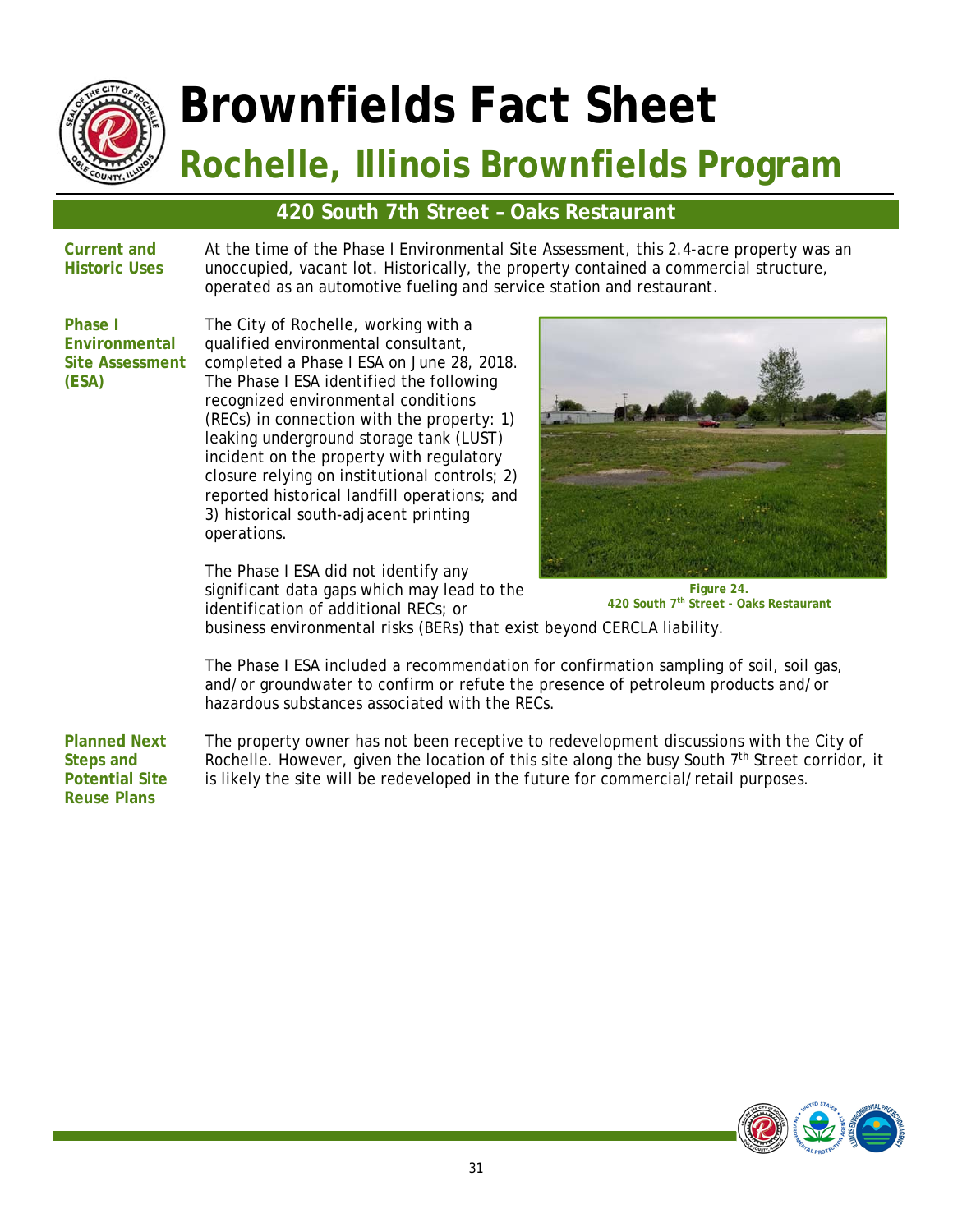

#### **429 Lincoln Highway – Hub City Furniture**

**Current and Historic Uses**  At the time of the Phase I Environmental Site Assessment, this 0.19-acre property consisted of a commercial structure operating as a furniture sales showroom. Historically, the property contained a 40-car garage from approximately 1922 to 1935, during which time two (2) gasoline underground storage tanks (USTs) were present along the property boundary in the adjacent right-of-way.

**Phase I Environmental Site Assessment (ESA)** 

The City of Rochelle, working with a qualified environmental consultant (QEC), completed a Phase I ESA on this property on December 20, 2017. The ESA identified the following RECs associated with the property: 1) historical automotive garage operations; 2) historical use of USTs located in the adjacent right-of-way; 3) historical automotive fueling and repair operations including the use of USTs on the west-adjacent site; and 4) historical dry-cleaning operations approximately 70 feet south of the property.



**Figure 25. 429 Lincoln Highway - Hub City Furniture** 

In addition, the Phase I ESA identified the following significant data gap that has the potential to lead to the identification and/or clarification of RECs: it is unknown if the historical USTs in the adjacent right-of-way were removed, and their exact location and use could not be determined. The Phase I ESA further noted business environmental risks (BERs) that exist beyond CERCLA liability and may be associated with the property, including the potential for building materials to contain asbestos and/or for painted surfaces to contain lead above regulatory levels.

The Phase I ESA included a recommendation for confirmation sampling of soil, soil gas, and/or groundwater to confirm or refute the presence of petroleum products and/or hazardous substances associated with the RECs and significant data gaps.

**Phase II Environmental Site Assessment**  The City of Rochelle, working with a QEC, completed a Phase II ESA on this property on March 20, 2018. The field activities included the collection of soil gas samples to provide quantitative information regarding the potential for chemical vapor intrusion into the property building. Soil sampling was additionally planned but could not be completed given that bedrock was encountered beneath the building slab. Sample gas results revealed detected concentrations of select volatile constituents, but all concentrations were below Tier 1 Soil Gas Remediation Objectives.

> The QEC concluded that soil gas on the property was not negatively impacted by the identified RECs and did not recommend further assessment. An asbestos inspection was also completed, identifying significant asbestos in building materials, specifically flooring throughout the building.

**Planned Next Steps**  Developers have expressed interest in redeveloping the furniture store into a banquet event facility. Ongoing development discussions are being held between the landowner and developers.